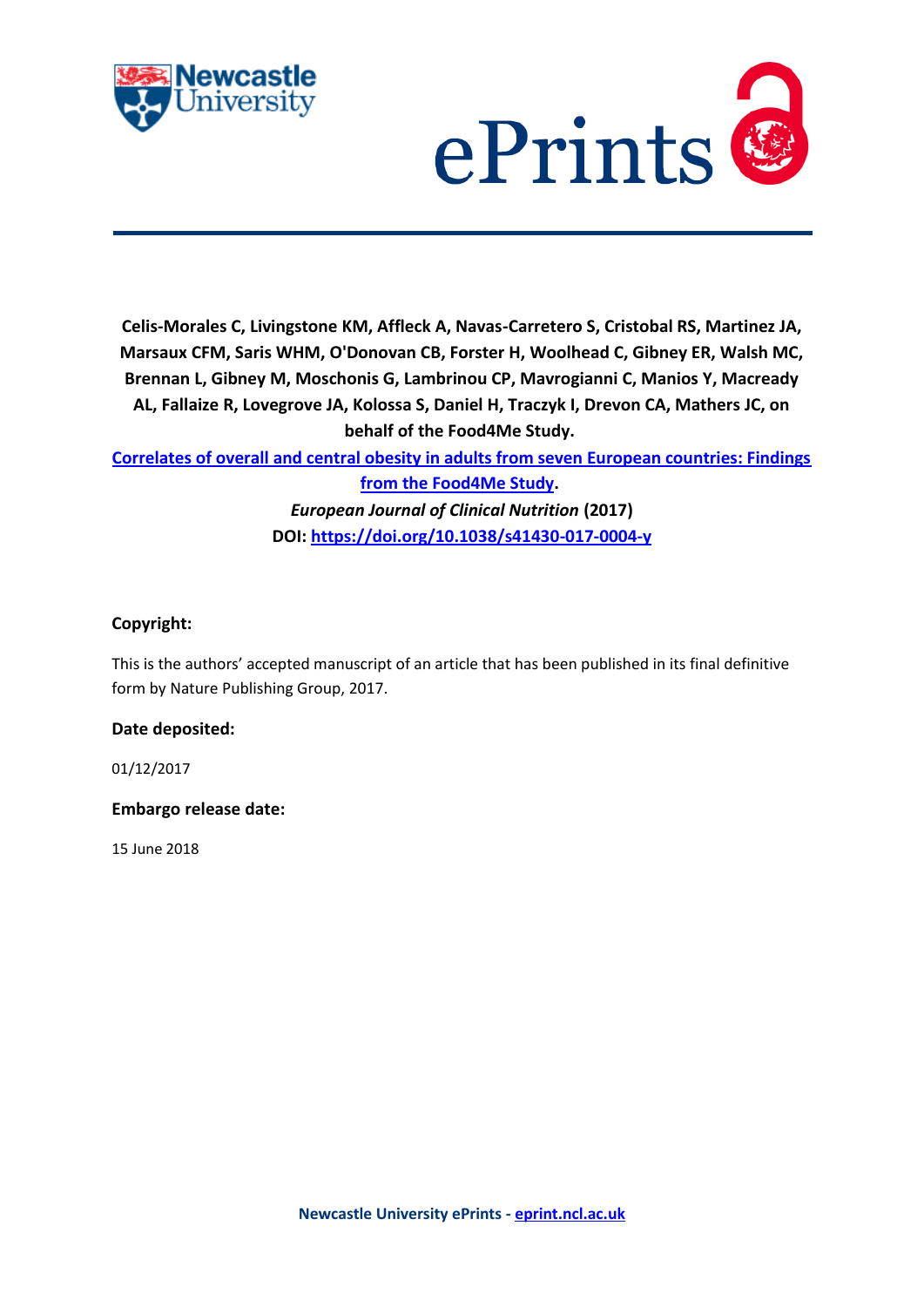- 1 **Correlates of overall and central obesity in adults from seven European countries: Findings from the Food4Me**
- 2 **Study**
- 3 **Running title:** Correlates of obesity
- 4 **Authors**
- 5 Carlos Celis-Morales<sup>1,2\*</sup>, Katherine M Livingstone<sup>1\*</sup>, Alexander Affleck<sup>2</sup>, Santiago Navas-Carretero<sup>3</sup>, Rodrigo San-
- 6 Cristobal<sup>3</sup>, J Alfredo Martinez<sup>3</sup>, Cyril F M Marsaux<sup>4</sup>, Wim H M Saris<sup>4</sup>, Clare B O'Donovan<sup>5</sup>, Hannah Forster<sup>5</sup>, Clara
- 7 Moolhead<sup>5</sup>, Eileen R Gibney<sup>5</sup>, Marianne C Walsh<sup>5</sup>, Lorraine Brennan<sup>5</sup>, Mike Gibney<sup>5</sup>, George Moschonis<sup>6</sup>, Christina-
- 8 Paulina Lambrinou<sup>6</sup>, Christina Mavrogianni<sup>6</sup>, Yannis Manios<sup>6</sup>, Anna L Macready<sup>7</sup>, Rosalind Fallaize<sup>7</sup>, Julie A
- 9 Lovegrove<sup>7</sup>, Silvia Kolossa<sup>8</sup>, Hannelore Daniel<sup>8</sup>, Iwona Traczyk<sup>9</sup>, Christian A Drevon<sup>10</sup>, John C Mathers<sup>1</sup>, on behalf of
- 10 the Food4Me Study.
- 11

#### 12 **Author affiliations**

- 13 <sup>1</sup> Human Nutrition Research Centre, Institute of Cellular Medicine, Newcastle University, Newcastle Upon Tyne, UK
- <sup>2</sup> BHF Glasgow Cardiovascular Research Centre, Institute of Cardiovascular and Medical Sciences, University of
- 15 Glasgow, Glasgow G12 8TA, United Kingdom.
- <sup>3</sup> Department of Nutrition, Food Science and Physiology, University of Navarra, Pamplona, Spain.
- 17 <sup>4</sup> Department of Human Biology, NUTRIM, School for Nutrition and Translational Research in Metabolism, Maastricht
- 18 University Medical Centre, Maastricht, The Netherlands
- <sup>5</sup> UCD Institute of Food and Health, UCD School of Agriculture and Food Science, University College Dublin, Belfield,
- 20 Dublin 4, Republic of Ireland
- <sup>6</sup> Department of Nutrition and Dietetics, Harokopio University, Athens, Greece.
- <sup>7</sup> Hugh Sinclair Unit of Human Nutrition and Institute for Cardiovascular and Metabolic Research, University of
- 23 Reading, Reading, UK.
- 8 2IEL Research Center of Nutrition and Food Sciences, Biochemistry Unit, Technische Universität München,
- 25 Germany.
- <sup>9</sup> Human Nutrition Department, Faculty of Health Sciences, Medical University of Warsaw, Warsaw, Poland.
- 27 <sup>10</sup> Department of Nutrition, Institute of Basic Medical Sciences, Faculty of Medicine, University of Oslo, Oslo, Norway.
- 28 \* These authors contributed equally to this work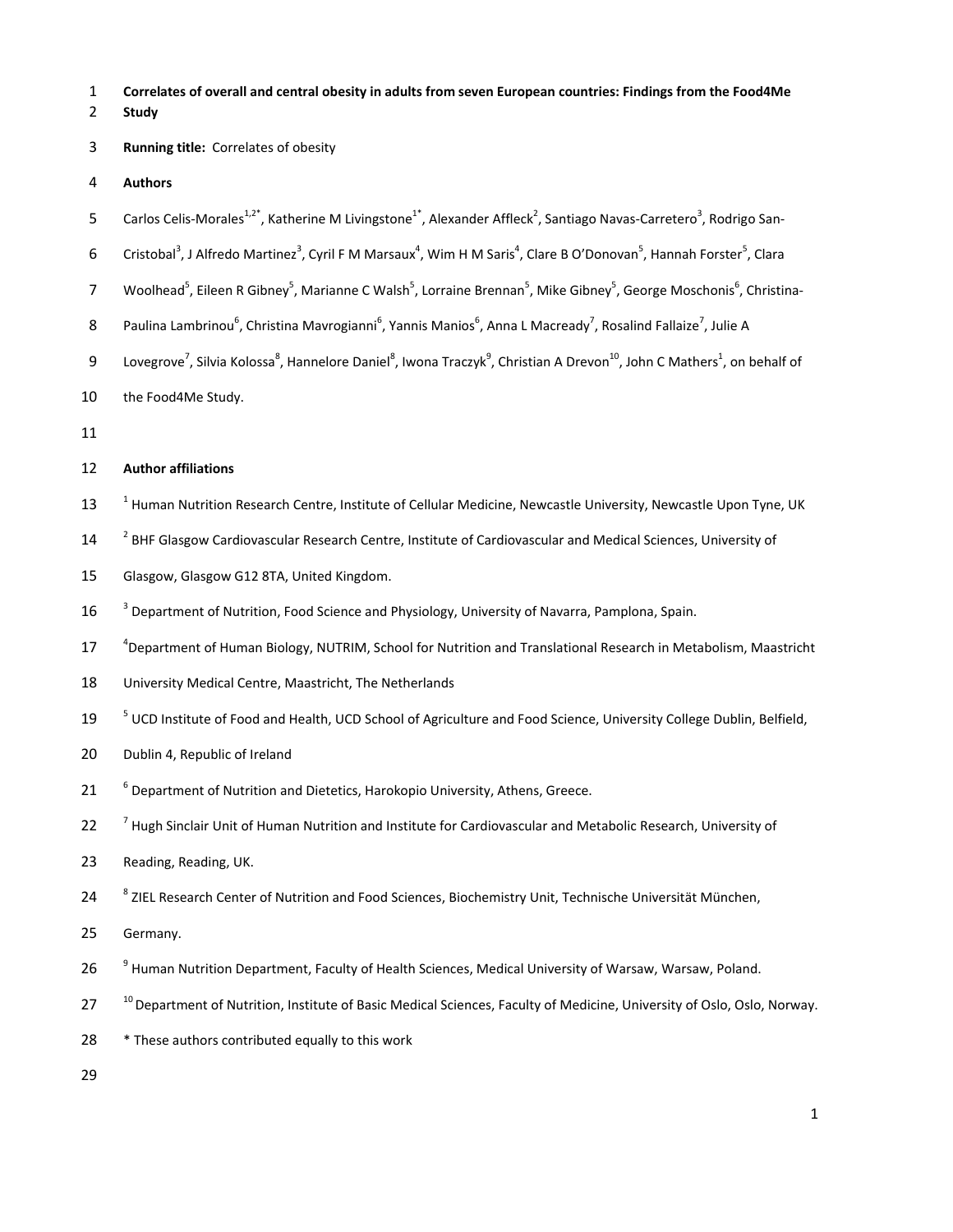## 30 **Corresponding author**

- 31 Professor John C. Mathers
- 32 Human Nutrition Research Centre
- 33 Institute of Cellular Medicine
- 34 Newcastle University
- 35 Campus for Ageing and Vitality
- 36 Newcastle upon Tyne
- 37 NE4 5PL
- 38 UK
- 39 john.mathers@newcastle.ac.uk
- 40 Tel: +44 (0) 1912081133
- 41 Fax: +44 (0) 1912081101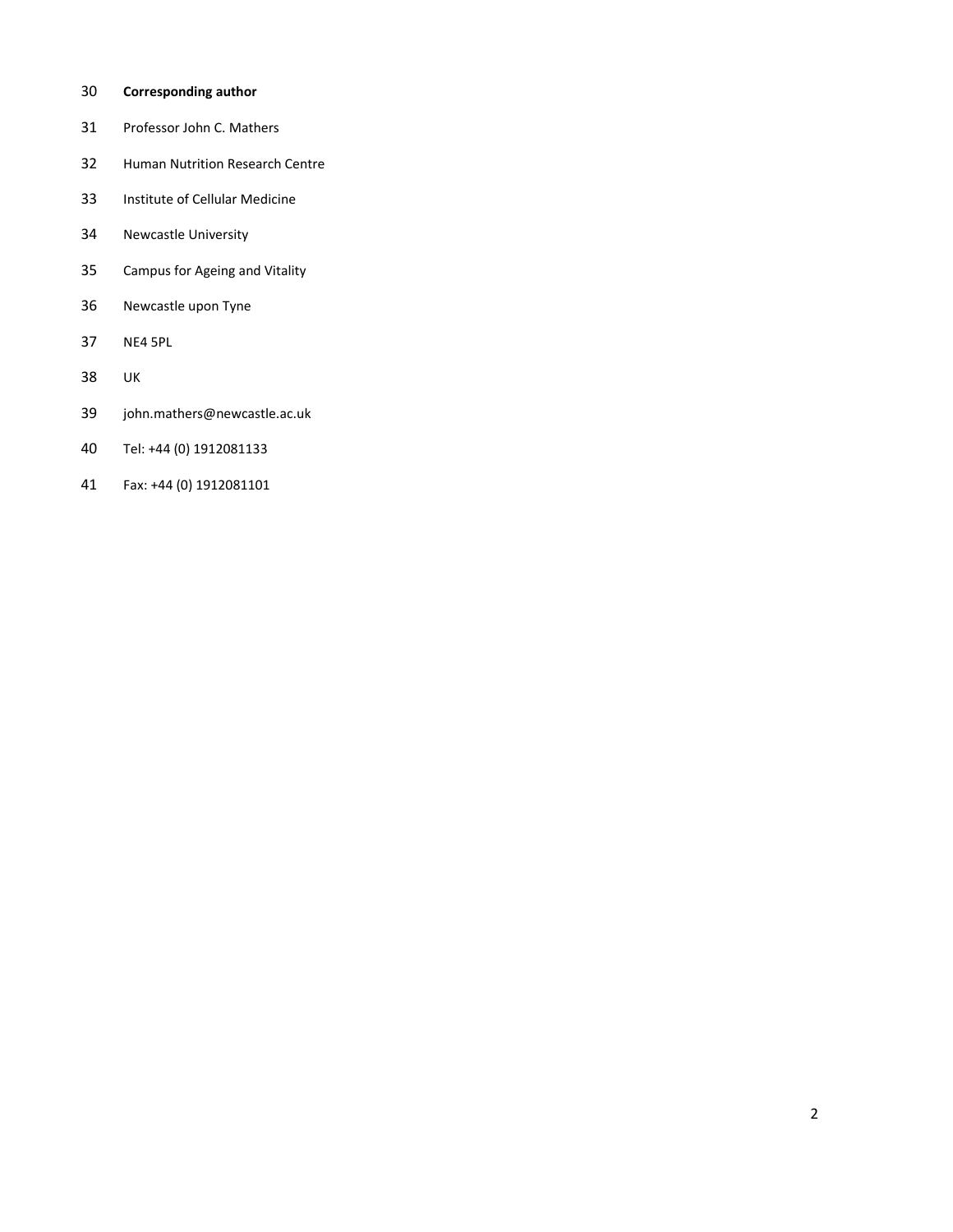- 42 **Background/Objectives:** To identify predictors of obesity in adults and investigate to what extent these predictors
- 43 are independent of other major confounding factors.
- 44 **Subjects/Methods:** Data collected at baseline from 1,441 participants from the Food4Me study conducted in seven
- 45 European countries were included in this study. A food frequency questionnaire was used to measure dietary intake;
- 46 Accelerometers were used to assess physical activity levels (PA), whereas participants self-reported their body
- 47 weight, height and waist circumference via the internet.
- 48 **Results:** The main factors associated (p<0.05) with higher BMI per 1-SD increase in the exposure were age (β:1.11
- 49 kg/m<sup>2</sup>), and intakes of processed meat (β:1.04 kg/m<sup>2</sup>), red meat (β:1.02 kg/m<sup>2</sup>), saturated fat (β:0.84 kg/m<sup>2</sup>),
- 50 monounsaturated fat (β:0.80 kg/m<sup>2</sup>), protein (β:0.74 kg/m<sup>2</sup>), total energy intake (β:0.50 kg/m<sup>2</sup>), olive oil (β:0.36
- 51 kg/m<sup>2</sup>), sugar sweetened carbonated drinks (β:0.33 kg/m<sup>2</sup>) and sedentary time (β:0.73 kg/m<sup>2</sup>). In contrast, the main
- factors associated with lower BMI per 1-SD increase in the exposure were PA (β:-1.36 kg/m<sup>2</sup>), and intakes of
- 53 wholegrains (β:-1.05 kg/m<sup>2</sup>), fibre (β:-1.02 kg/m<sup>2</sup>), fruits and vegetables (β:-0.52 kg/m<sup>2</sup>), nuts (β:-0.52 kg/m<sup>2</sup>),
- 54 polyunsaturated fat (β:-0.50 kg/m<sup>2</sup>), Healthy Eating Index (β:-0.42 kg/m<sup>2</sup>), Mediterranean diet score (β:-0.40 kg/m<sup>2</sup>),
- 55 oily fish (β:-0.31 kg/m<sup>2</sup>), dairy (β:-0.31 kg/m<sup>2</sup>) and fruit juice (β:-0.25 kg/m<sup>2</sup>).
- 56 **Conclusions:** These findings are important for public health and suggest that, promotion of increased PA, reduced
- 57 sedentary behaviours and improving the overall quality of dietary patterns are important strategies for addressing
- 58 the existing obesity epidemic and associated disease burden.
- 59 **Key Words –** Obesity; physical activity, diet, healthy eating index, Mediterranean diet.
- 60 **Trial registration** Clinicaltrials.gov NCT01530139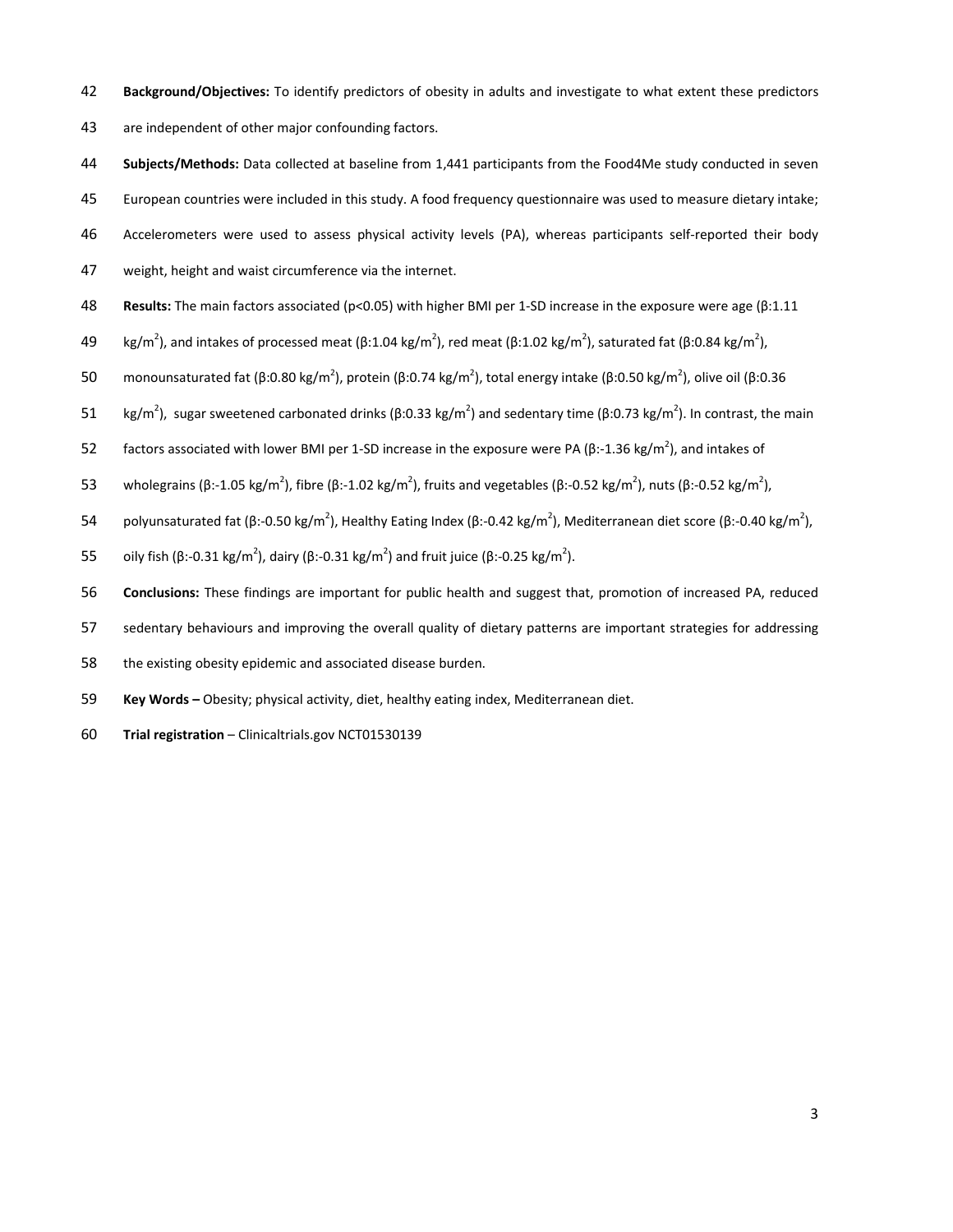#### 61 **INTRODUCTION**

62 Excess adiposity, represented by high body-mass index (BMI) and waist circumference (WC), is a known risk factor 63 for cardiovascular diseases, some cancers, and premature mortality.<sup>1</sup> A recent study conducted in more than 19.2 64 million adult worldwide provided evidence that obesity is a growing pandemic, with the prevalence of obesity having 65 increased from 3.2% in 1975 to 10.8% in 2014 in men, and from 6.4% to 14.9% in women.<sup>2</sup> Concerns regarding the 66 health and economic burden of growing obesity rates have led to adiposity being included among the global non-67 communicable disease (NCD) goals. $<sup>2</sup>$ </sup>

68 Changes in lifestyle related to energy balance, including insufficient levels of physical activity (PA) and higher energy 69 intake have been proposed as the main driving force behind the rise in obesity over recent decades.<sup>3,4</sup> The processes 70 of modernization, urbanization and globalisation of eating behaviours have affected dietary intake and PA patterns 71 and have subsequently contributed to the development of obesity.<sup>5</sup> Thus, a detailed understanding of the 72 behavioural factors associated with obesity is essential for the design and implementation of effective public health 73 interventions aimed to prevent or manage obesity.

74 The present study uses baseline data from the Food4Me study, a pan-European randomized controlled trial, 75 designed to investigate the effect of personalized nutrition (PN) advice on changes in diet and PA after a 6-month 76 intervention.<sup>6, 7</sup> Our study aims to identify predictors of obesity in European adults and to investigate to what extent 77 these predictors are independent of other major confounding factors.

78

#### 79 **MATERIALS AND METHODS**

#### 80 **Study population**

81 The Food4Me Proof of Principle (PoP) study was a 6-month, internet-based, randomised controlled trial (RCT) 82 conducted across seven countries in Europe (www.food4me.org).<sup>6,7</sup> Out of 5,662 individuals who were interest in 83 this trial (mean age 40 (SD: 12.7); range 15-87 years) between August 2012 and August 2013, the first 1,441 84 volunteers meeting the inclusion criteria and with available data for the analysis were included in the present study. 85 Participants were recruited from the following recruitment sites: Maastricht University (The Netherlands), University 86 College Dublin (Ireland), University of Navarra (Spain), University of Reading (United Kingdom, UK), Harokopio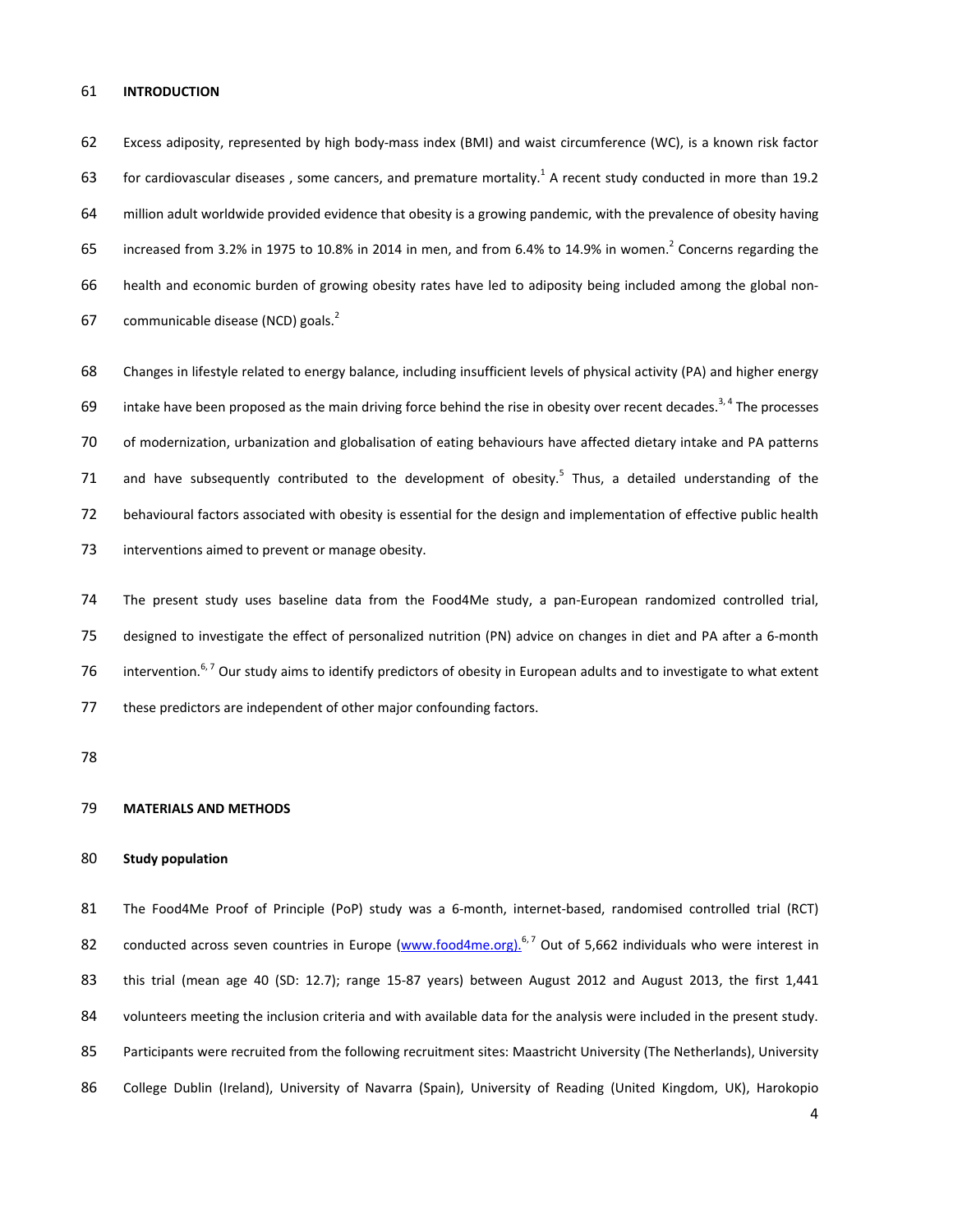87 University (Greece), Technical University of Munich (Germany) and National Food and Nutrition Institute (Poland), 88 were included in the study. Participants aged <18 years, pregnant or lactating, with limited access to the Internet, 89 follow a prescribed diet for any reason were excluded from the study. The Research Ethics Committees at each 90 Research Centre granted ethics approval for the study.

91

#### 92 **Study measures**

93 Participants agreed to self-report their measures via the internet. To ensure that procedures were comparable in all 94 recruiting centres, standardised operating procedures were arranged for all measurements.<sup>6, 7</sup>

95 An online screening questionnaire collected detailed self-reported (SR) information on socio-demographic, dietary, 96 food choices, anthropometric and health-related data. At baseline, anthropometric measures were self-measured 97 and self-reported via the internet. Participants were instructed to measure body weight after an overnight fast, 98 barefoot and wearing light clothing using a commercial or home scale, and to measure height using a measuring 99 tape provided by Food4Me study.<sup>6,7</sup> Waist circumference (WC) was measured at the mid-point between the lower 100 rib and the iliac crest. Central obesity was set as WC >102 cm and >88 cm for men and women, respectively. BMI 101 was calculated from body weight divided by height square. The WHO criteria for BMI was used to define nutritional 102 status (underweight <18.5, normal weight ≥18.5 to ≤24.9, overweight ≥25.0to ≤29.9 and obese ≥30.0 kg/m<sup>2</sup>). <sup>8</sup> These 103 self-reported measurements were repeated in a random sub-sample of 140 participants who were invited to 104 participate in a validation study, these results are described in supplementary methods and elsewhere.<sup>9</sup>

105 Occupational activities were grouped according to the European classifications a) professional and managerial, b)

106 intermediate, c) routine and manual, d) service and sales workers, e) elementary occupations, f) students and g) 107  $retired.<sup>10</sup>$ 

108 Objective physical activity levels (PAL= total energy expenditure / basal metabolic rate) and time spent in sedentary-109 related behaviours (min/day) were assessed using triaxial accelerometers (TracmorD, Philips Consumer Lifestyle, The 110 Netherlands). Participants were instructed to wear the accelerometer every day during waking hours, apart from 111 when taking a shower, for the entire duration of the study. Intensities of PA were derived using thresholds for 112 activity energy expenditure for sedentary behaviours (corresponding to <1.5 METs), light (1.5 to <3 METs), moderate 113 (3 to <6 METs), vigorous (≥6 METs) or moderate-equivalent intensity PA.<sup>11</sup> Moderate-equivalent PA was derived 114 using the equation [moderate PA + (vigorous PA x 2)]. Individuals who accumulated ≥150 minutes of moderate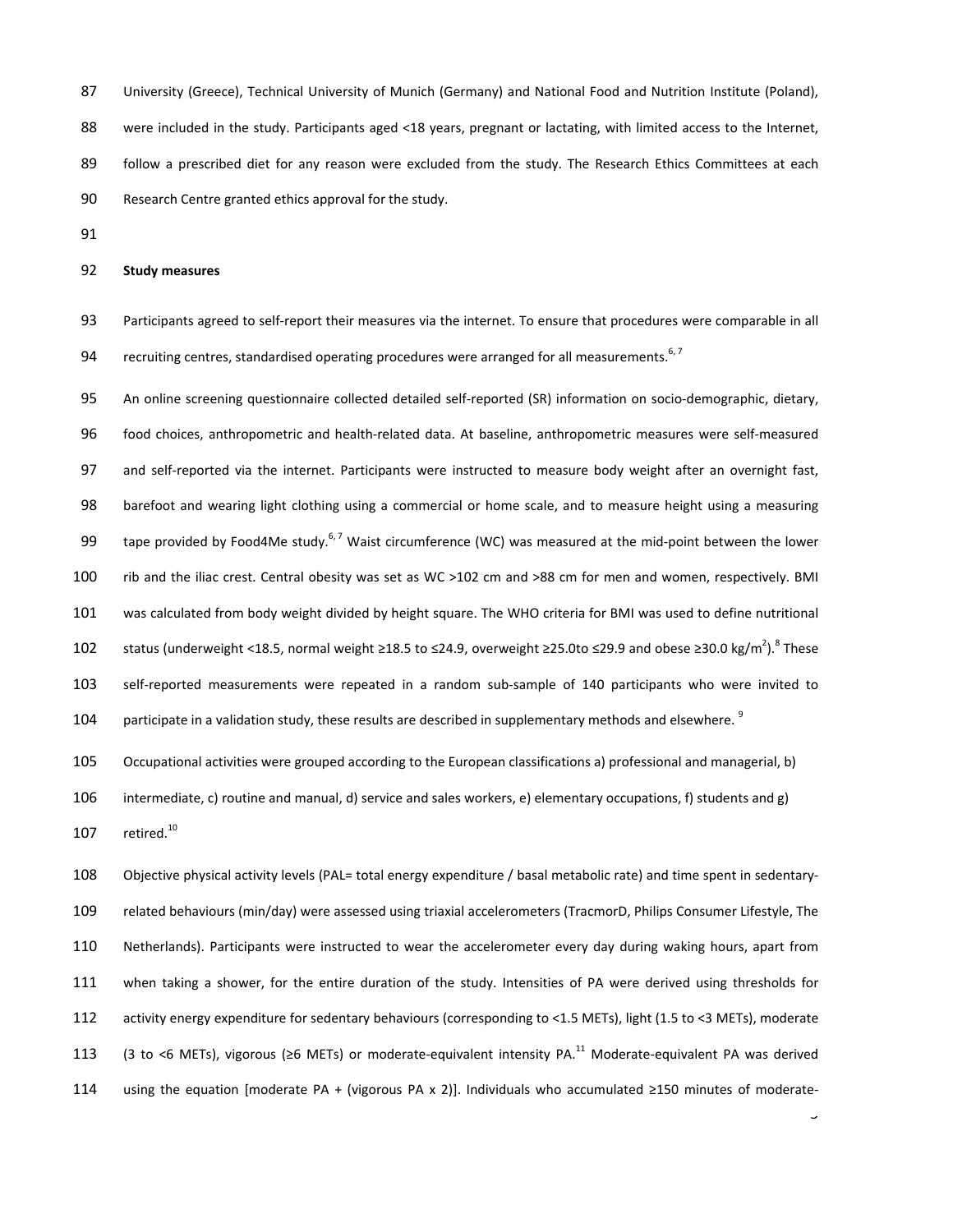115 equivalent PA a week were classified as physically active.<sup>11</sup> Additional information on physical activity measure is 116 provided in supplementary material.

117 At baseline, participants completed an online Food frequency questionnaire (FFQ) to estimate usual dietary intake 118 during the last month. This FFQ, was developed for the Food4Me Study<sup>12, 13</sup> and included 157 food items consumed 119 frequently in each of the seven recruitment countries. The reproducibility and validity of the FFQ was assessed and 120 these details are reported in our Supplementary Methods and elsewhere.<sup>14, 15</sup> Intakes of foods and nutrients were 121 computed in real time using a food composition database based on McCance & Widdowson's "The composition of 122 foods".<sup>16</sup> Intakes were assessed using a standardized set of recommendations<sup>17</sup> for foods and food groups including 123 fruit and vegetable, wholegrain products, dairy products, oily fish, red meat, processed meat, fats and spreads, fruit 124 juice, sugar sweetened carbonated drinks, sweets and pastries, nut, vegetable oil and olive oil.<sup>17</sup>

125 Furthermore, two healthy eating scores were derived to measure the overall diet quality. The first one, adherence to

126 the Mediterranean diet (MD) was estimated based on the PREDIMED 14-point criteria<sup>18</sup> (Supplemental Table 1).

127 FFQs at baseline were used to derive each of the following criteria: higher intake of olive oil than other culinary fat,

128 higher intake of white meat than red meat, high intake of fruit (including natural fruit juice), vegetables, olive oil,

129 legumes, nuts, fish, wine and tomato-based sauces and limited intakes of red and processed meats, fats and

130 spreads, soft drinks and commercial bakery goods, sweets and pastries.<sup>18</sup> Participants scored 1 point for each of the

131 14 criterion they met and 0 for each they did not meet; points were summed to create an overall MD score, ranging 132 from 0-14.<sup>18</sup>

133 The second diet quality score was derived using the Healthy Eating Index (HEI), which was updated and validated to 134 reflect the 2010 Dietary Guidelines for Americans and the accompanying USDA Food Patterns.<sup>19</sup> The HEI-2010 135 includes 12 food groups, 9 of which assessed adequacy of the diet, including 1) total fruit; 2) whole fruit; 3) total 136 vegetables; 4) greens and beans; 5) whole grains; 6) dairy; 7) total protein foods; 8) seafood and plant proteins; and 137 9) fatty acids. The remaining three factors, refined grains, sodium, and empty calories (i.e., energy from solid fats, 138 alcohol, and added sugars), assess dietary components that should be consumed in moderation. Higher scores 139 reflected better diet quality. Scores for each of the 12 items are summed to produce a total score with a maximum 140 value of  $100.<sup>19</sup>$ 

141 **Statistical analysis**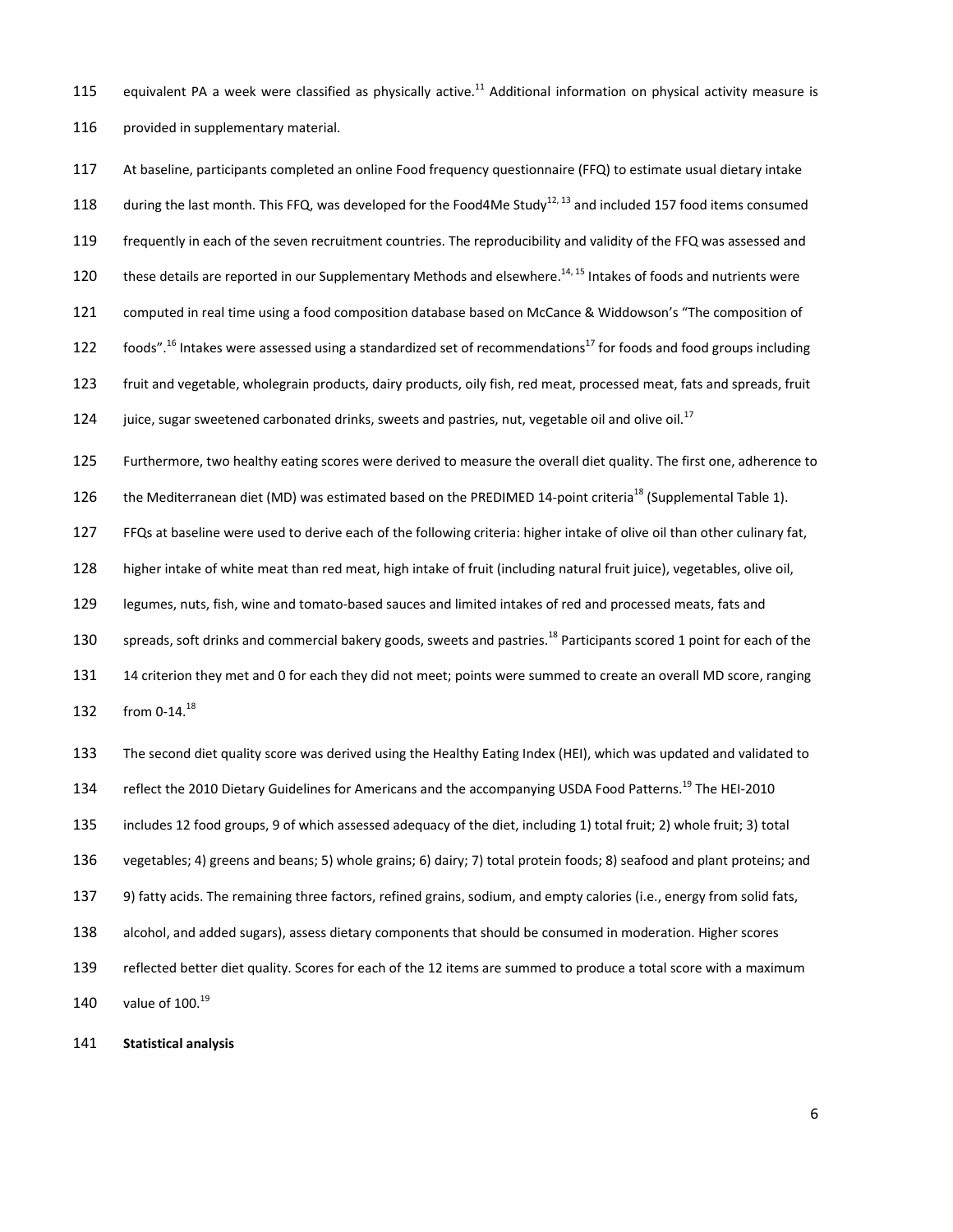142 Multivariate Linear Regression analyses were performed to test for associations between the outcomes (BMI and 143 WC) and the exposures of interest, including age, physical activity and dietary intake. For comparison purposes, all 144 continuous exposures were standardised and presented as standard deviation (SD) units. The odds for overweight 145 and obesity (BMI ≥25.0 kg/m<sup>2</sup>) and central obesity (WC >88 and >102 cm for women and men, respectively) were 146 estimated by socio-demographics, PA and dietary intake variables. Tertiles for each of these continuous variables 147 were derived using the standardised variables.

148 Analyses were adjusted incrementally. Model 1 was adjusted for age, sex, country and occupation, whereas Model 2 149 was additionally adjusted for total time spent in sedentary behaviours and total PA for dietary outcomes, and 150 monitor wearing time and total energy intake for physical activity outcomes. Total energy intake was included in 151 model 2 for PA exposures to elucidate whether the association between PA and our outcomes of interest goes 152 beyond an effect of total energy intake. Data were analysed using Stata (version 14; StataCorp. TX, USA). Results 153 were deemed significant at *P-value* <0.05.

154

155 **RESULTS** 

#### 156 **Cohort characteristics**

157 Of the 1,607 participants randomised into the Food4Me trial, data at baseline on BMI were available for 1,441

158 participants (58% were women and 97% were Caucasian), characteristics of the drop outs have been described

159 elsewhere <sup>20</sup>. As summarised in Table 1, the mean age was 40.1 years (range: 18 to 79), 30% of individuals were

160 overweight and 16% were obese. Although 47% of participants where classified as physically active, 28% of

161 participants recorded less than 1 minute of vigorous intensity PA daily. Dietary intakes of nutrients and food groups

162 and diet quality scores by BMI and WC categories are described in Tables 1 and Table S2.

163

#### 164 **Association of BMI and WC with socio-demographic, dietary and physical activity factors**

165 As presented in Table 2, the main factors associated with higher BMI per 1-SD increase in the exposure or

- 166 independent variable were age (β:1.11 kg/m<sup>2</sup>), and intakes of processed meat (β:1.04 kg/m<sup>2</sup>), red meat (β:1.02
- 167 kg/m<sup>2</sup>), saturated fat (β:0.84 kg/m<sup>2</sup>), monounsaturated fat (β:0.80 kg/m<sup>2</sup>), protein (β:0.74 kg/m<sup>2</sup>), total energy
- 168 (β:0.50 kg/m<sup>2</sup>), olive oil (β:0.36 kg/m<sup>2</sup>), sugar sweetened carbonated drinks (β:0.33 kg/m<sup>2</sup>) and time spent sedentary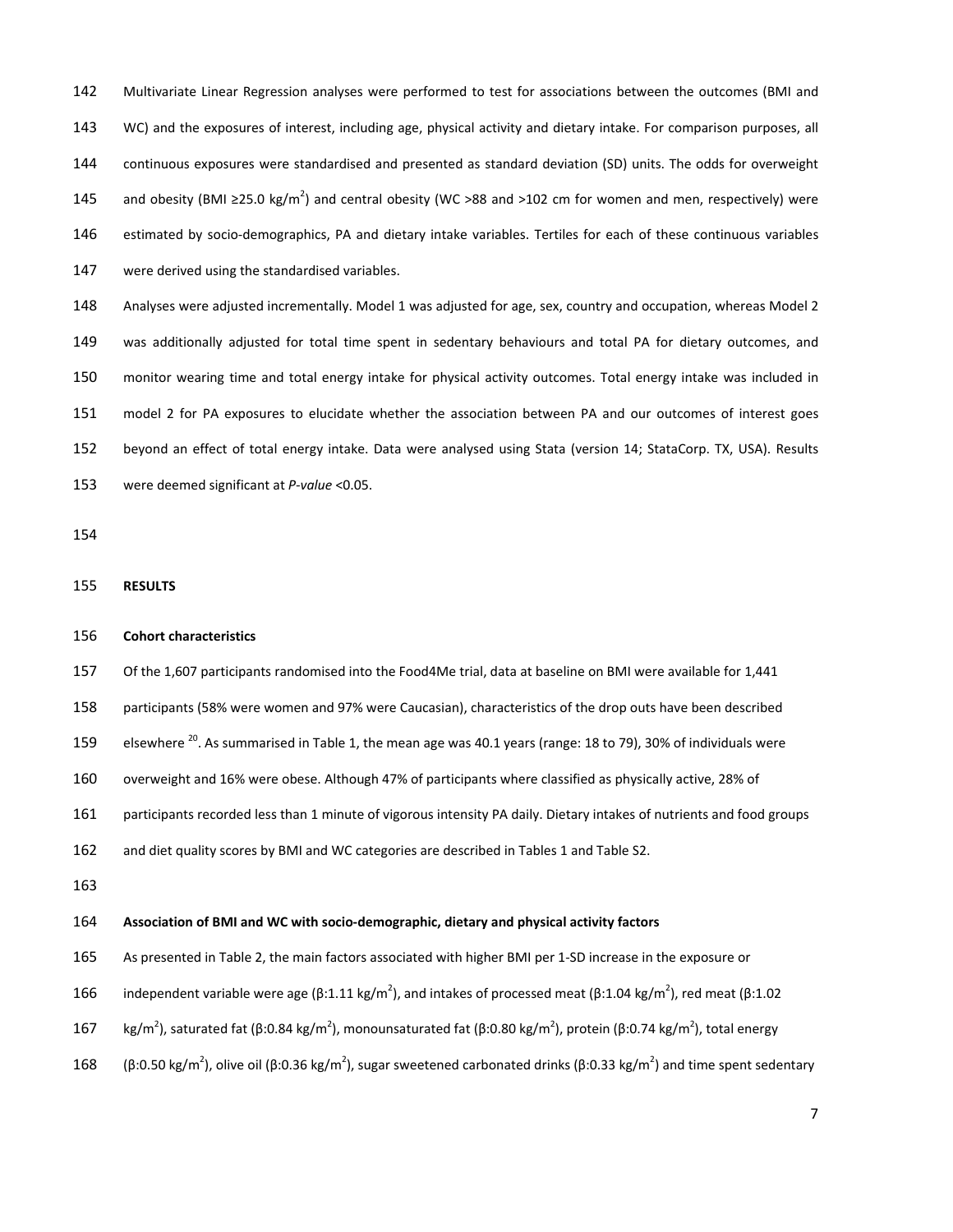169 (β:0.73 kg/m<sup>2</sup>). In addition, total sugars intake was negatively associated with WC (β:-1.03 kg/m<sup>2</sup> per 1-SD increase in

170 total sugars intake).

171

| 172 | The main factors associated with BMI per 1-SD increase in the exposure were moderate-equivalent PA ( $\beta$ :-1.36                                                                                      |
|-----|----------------------------------------------------------------------------------------------------------------------------------------------------------------------------------------------------------|
| 173 | kg/m <sup>2</sup> ), light PA ( $\beta$ :-0.77 kg/m <sup>2</sup> ), and intakes of wholegrains ( $\beta$ :-1.05 kg/m <sup>2</sup> ), fibre ( $\beta$ :-1.02 kg/m <sup>2</sup> ), fruits and              |
| 174 | vegetables ( $\beta$ :-0.52 kg/m <sup>2</sup> ), nuts ( $\beta$ :-0.52 kg/m <sup>2</sup> ), polyunsaturated fat ( $\beta$ :-0.50 kg/m <sup>2</sup> ), HEI ( $\beta$ :-0.42 kg/m <sup>2</sup> ), MD score |
| 175 | $(\beta:-0.40 \text{ kg/m}^2)$ , oily fish $(\beta:-0.31 \text{ kg/m}^2)$ , dairy products $(\beta:-0.31 \text{ kg/m}^2)$ and fruit juice $(\beta:-0.25 \text{ kg/m}^2)$ . As                            |
| 176 | summarised in Table 2, these associations were independent of sex, occupation and country (Model 1), as well as                                                                                          |
| 177 | total PA, sedentary behaviours, total energy intake and total accelerometer wear time. Similar results were found                                                                                        |
| 178 | for WC (Table 3), although the magnitudes of the associations per 1-SD increase in the exposure were stronger than                                                                                       |
| 179 | for BMI (Table 2).                                                                                                                                                                                       |
| 180 |                                                                                                                                                                                                          |
| 181 | Correlates of overall and central obesity                                                                                                                                                                |
| 182 | Figure 1 describes the odds ratio of being overweight or obese (BMI $\geq$ 25.0 kg/m <sup>2</sup> ) and centrally obese (WC >88 cm                                                                       |
|     |                                                                                                                                                                                                          |

183 for females and >102 cm for males). Participants in the highest tertile for moderate-equivalent PA (highly active)

184 were 80% less likely to have a BMI≥25.0 kg/m<sup>2</sup> compared with those in the lowest tertile (less active). Similarly,

185 younger participants were 71% less likely to have BMI ≥25.0 kg/m<sup>2</sup> than older participants (higher tertile). Those

186 participants who were female, students, from Germany and the Netherlands, and those in the lowest tertile for

187 sedentary behaviour, light intensity PA or total PA, were less likely to be overweight or obese compared with their

188 reference group (Figure 1). Similar results, but with stronger effect sizes, were observed when central obesity was 189 used as the outcome (Figure 1).

190

191 When nutrients intake were used as main exposures (Figure 2), participants in the lowest tertile for

192 monounsaturated, saturated and total fats, salt and total energy intake were less likely to have a BMI ≥25.0 kg/m<sup>2</sup>

193 than their counterparts in the higher tertile. In contrast, individuals in the lowest tertile for polyunsaturated fat and

194 vegetable oil intake were more likely to have a BMI ≥25.0 kg/m<sup>2</sup> compared with participants in the highest tertile

195 (Figure 2 and Table S3). Similarly, central obesity was less likely among those with lowest intakes of protein,

196 carbohydrates, monounsaturated fat, and salt. However, individuals in the lower tertile for sugar intake were more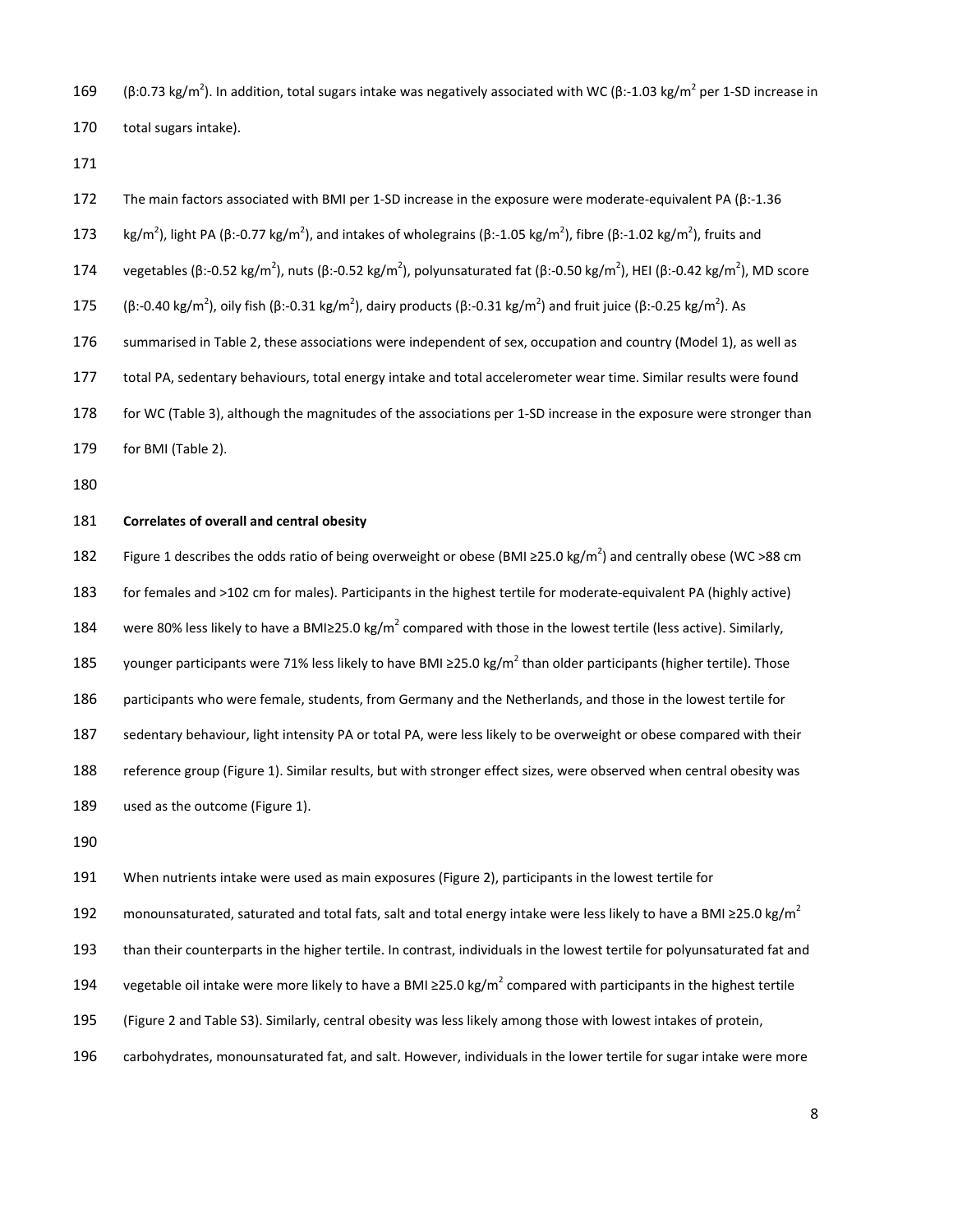197 likely to have central obesity (Figure 2). The odds of having BMI ≥25.0 kg/m<sup>2</sup> or central obesity by food group are 198 presented in Figure 3.

199

#### 200 **Discussion**

201 Our main findings are the associations between intakes of nutrients and of healthy and unhealthy foods as well as 202 healthy eating score with markers of overall and central obesity in adults from seven European countries. Our study 203 found that the strongest positive correlates with adiposity were age and reported intakes of processed meat, red 204 meat or saturated fat (effect size ranging from 1.11 to 0.84 kg/ $m^2$  per 1-SD increase in the exposure), whereas the 205 strongest negative correlates of adiposity were moderate-equivalent PA, and reported intakes of wholegrain or 206 dietary fibre intake, with effect sizes ranging from -1.36 to -1.02 kg/m<sup>2</sup> change in BMI and -3.76 to -0.75 cm change 207 in WC per 1-SD increase in these exposures. These observations may have important implications for the design of 208 future studies aiming to reduce body weight or related adiposity outcomes, by focussing on key lifestyle behaviours 209 that are associated with obesity.

210 Our findings corroborate, and provide new evidence, for associations between PA and obesity outcomes. A recent 211 systematic review that have investigated the association between weight gain with physical activity have reported 212 that physical activity levels that increase the total energy expenditure to  $> 1.7-1.8$  times the basal metabolic rate are 213 needed to decrease obesity risk.<sup>21, 22</sup> This is in agreement with our finding where the magnitude of the effect of PA 214 on obesity outcomes, especially for WC, was greater with higher intensity levels of physical activity (1 SD increase in 215 light, moderate and vigorous intensity PA was associated with -1.70, -1.96 and -2.63 cm lower WC, respectively). In 216 addition, our results confirm previous findings that time spent in sedentary behaviours is associated with increased 217 body weight and risk of obesity, independent of PA levels. $^{23}$ 

218 Although unhealthy dietary patterns have been associated with obesity, there is inconsistency in the evidence about 219 the role of specific food groups.<sup>24</sup> Our study found that reported intakes of processed and red meat were associated 220 with increased adiposity and obesity risk, independent of other confounding factors including total energy intake, 221 total sugars, sedentary behaviour and physical activity. This is in agreement with previous studies showing that both 222 red meat and processed meat, which have been linked to higher intake of total fat, saturated fat and energy dense 123 food and lower intake of healthy foods such as vegetables, are positively associated with increased risk of obesity.<sup>25</sup>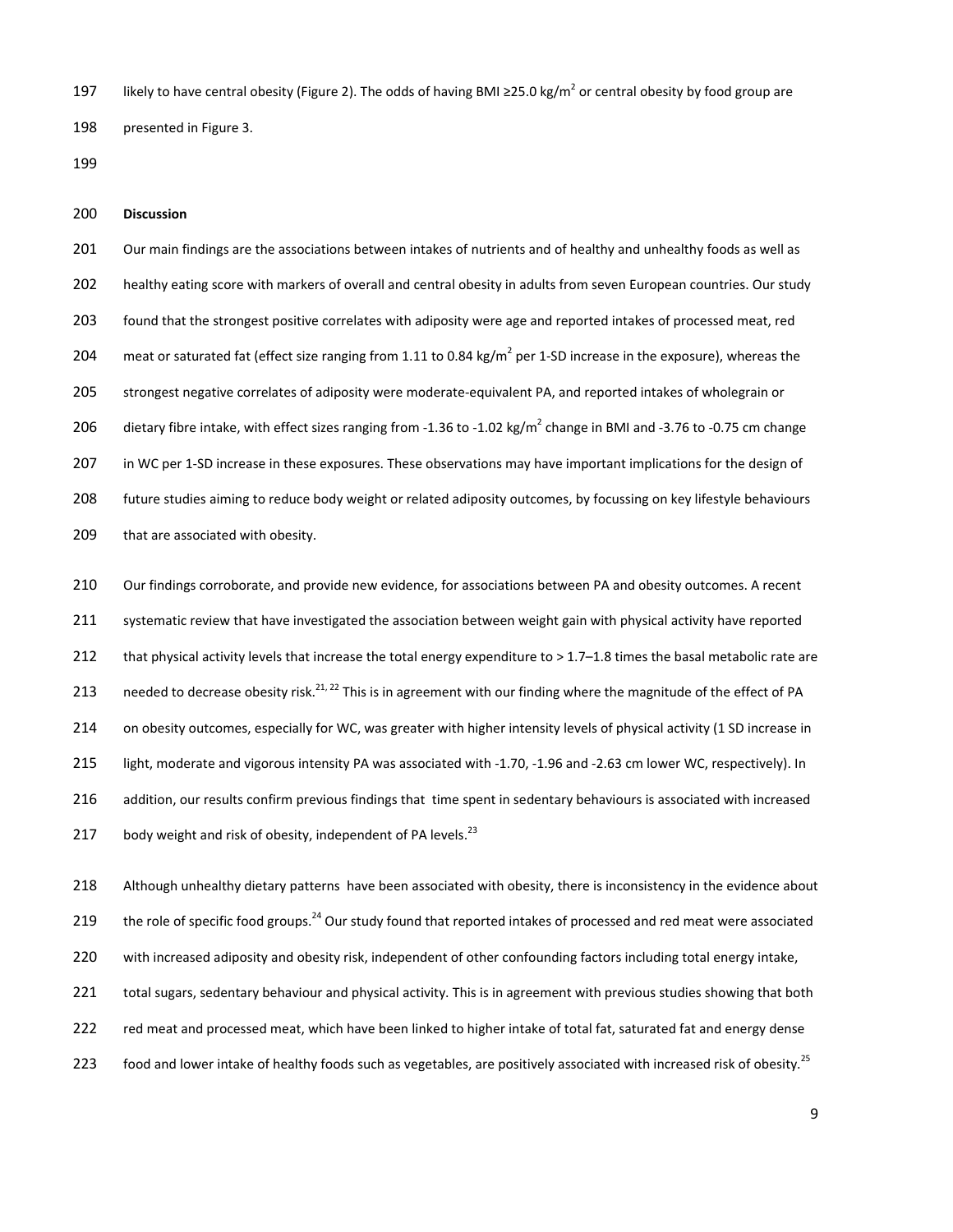224 Our findings shows a strong association between fat intake (total, mono and saturated fats) and obesity risk, which 225 is in agreement with a recent review on the effect of reduced fat intake on body weight, which include data from 32 226 trials (approximately 54,000 participants) and from 25 cohort studies.<sup>26</sup> This study reported that eating less fat (diet 227 containing <30% of TE from fat compared with usual diet) reduced mean BMI by -0.5 kg (95% CI: -0.74 to -0.26 228  $\,$  kg/m<sup>2</sup>), with greater weight loss resulting from greater fat reductions.<sup>26</sup> These finding may have important clinical 229 implications since reduced saturated fat intake is associated with a 17% reduction in the risk of cardiovascular 230 disease.<sup>27</sup> Our results are also in agreement with previous studies showing negative associations between intakes of 231 dietary fibre,  $^{28}$  wholegrains<sup>29</sup> and fruits and vegetable  $^{30}$  with obesity.

232 Interestingly, total sugar intake was inversely associated with BMI and WC independent of intakes of total energy 233 and of other macronutrients including total fat, as has been reported in the UK Biobank study.<sup>31</sup> However, intakes of 234 sugar sweetened carbonated drinks were positively associated with BMI, WC and obesity risk. There was a similar 235 positive association between intakes of sweets and pastries and obesity risk. This is in agreement with a systematic 236 review which found that sugar sweetened carbonated drinks and sweets snacking were associated with increased 237 obesity risk.<sup>32</sup> The inverse association between sugar intake and obesity may seem counter-intuitive; however, this 238 association may be explained by self-reporting bias, with previous studies suggesting that it may be easier for 239 individuals to report intake of food items (i.e. fizzy drinks, chocolate, etc.) than total sugar intake.<sup>33</sup> The UK's 240 Scientific Advisory Committee on Nutrition concluded that there is a lack of high quality scientific evidence to draw 241 conclusions on the impact of sugars intake on body weight in adults. $34$ 242 Although we identified associations between adiposity outcomes and intakes of individual macronutrients or food 243 groups, dietary behaviours may be better captured by using an overall estimation of dietary quality, as dietary

244 patterns correlate more strongly with adiposity and the risk of obesity.<sup>35, 36</sup> Our results agree with previous

245 prospective studies which have reported inverse associations between obesity and overall MD scores.<sup>35, 37, 38</sup> Such

246 inverse associations have also been reported in most,  $39-43$  but not all,  $44$  cross-sectional studies. However, our study

247 have found that olive oil consumption, an essential component of the Mediterranean diet, was associated with

248 higher adiposity levels whereas a lower vegetable oil intake was associated a lower risk for obesity. The HEI has been

249 inversely associated with the likelihood of being overweight or obesity.<sup>45</sup>

250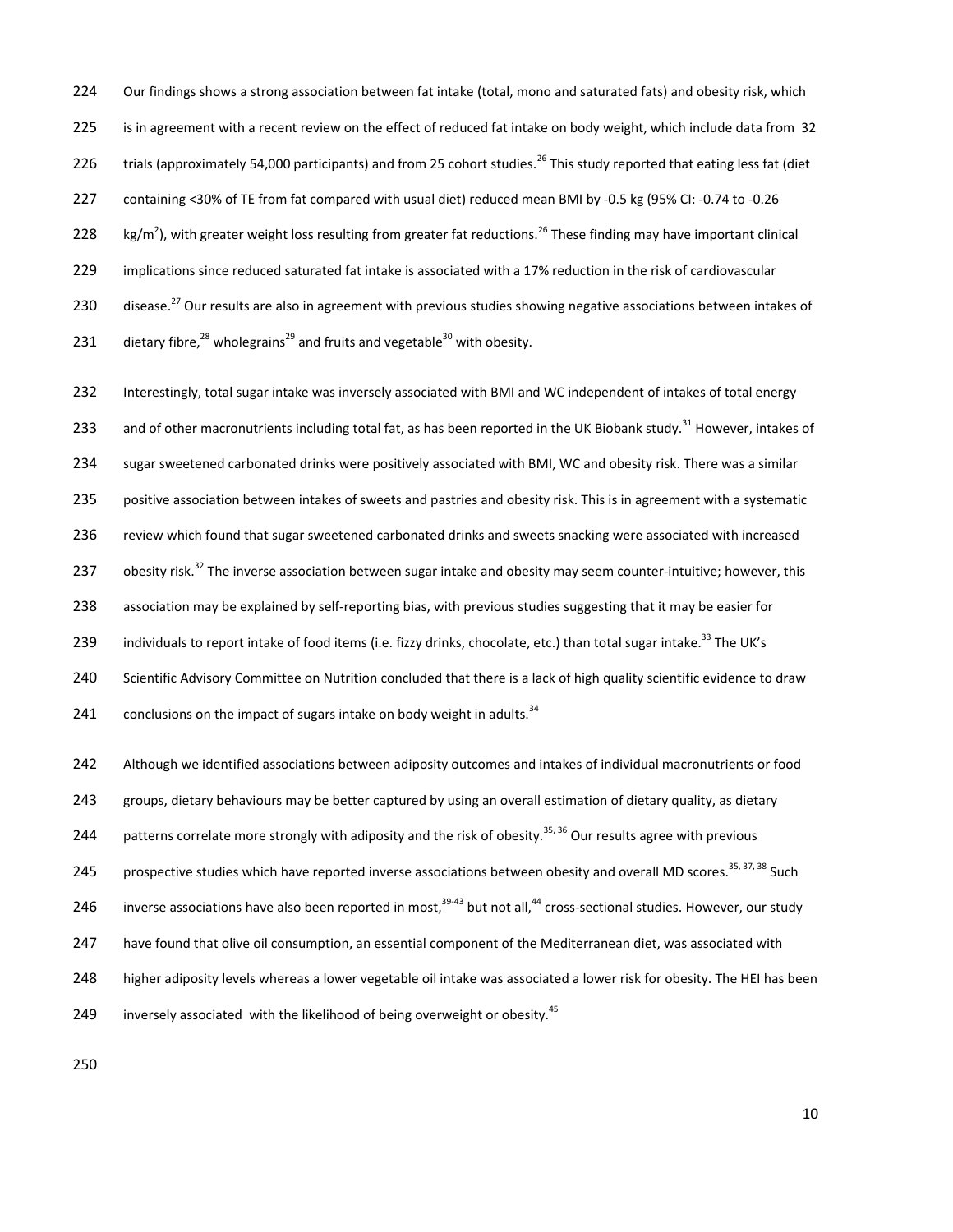#### 251 **Strengths and limitations**

252 We have collected data from adults aged 18-79 years resident in seven European countries. Just 44.8% of 253 participants had a BMI >25 kg/m<sup>2</sup> which is broadly similar to that of European adults.<sup>46</sup> However, our recruitment 254 strategy was not designed specifically to yield a sample that is necessarily representative of the European adult 255 population, $47$  and so that findings with respect to the European population as a whole should be interpreted 256 cautiously. Physical activity data were collected objectively using a triaxial accelerometer which is likely to provide a 257 better estimation of the true relationship with obesity than use of self-report instruments. A potential limitation of 258 the study is that the majority of our data were collected by self-report via the internet, which could have introduced 259 recall bias and measurement error.<sup>48</sup> Although, the precision self-reported anthropometric data collected via the 260 internet is high<sup>49</sup> we cannot rule out a potential dilution bias due under-reporting of BMI, especially by those who 261 were obese. The current study used cross-sectional data, which cannot provide evidence of causal relationships 262 between dietary patterns or other behavioural factors and obesity outcomes.

263

264 In conclusion, healthy diet scores such as MD and HEI as well as food groups, nutrients and physical activity related 265 behaviours were robustly associated with BMI and WC in adults from seven European countries. Our results show 266 that higher levels of PA and higher diet quality attenuate, while more time spent in sedentary behaviours and higher 267 consumption of processed meat, red meat and fats accentuate associations with BMI and WC. These findings are 268 relevant for public health and suggest that promotion of increased PA, reduced sedentary behaviours and improved 269 overall quality of dietary patterns is a key strategy for addressing the existing obesity epidemic and associated 270 disease burden.

#### 271 **ACKNOWLEDGMENTS**

272 The Food4me randomized controlled trial was funded by the European Commission under the Food, Agriculture,

273 Fisheries and Biotechnology Theme of the 7th Framework Programme for Research and Technological Development 274 [265494].

275

276 **CONFLICT OF INTEREST** 

277 The authors declare no conflict of interest.

278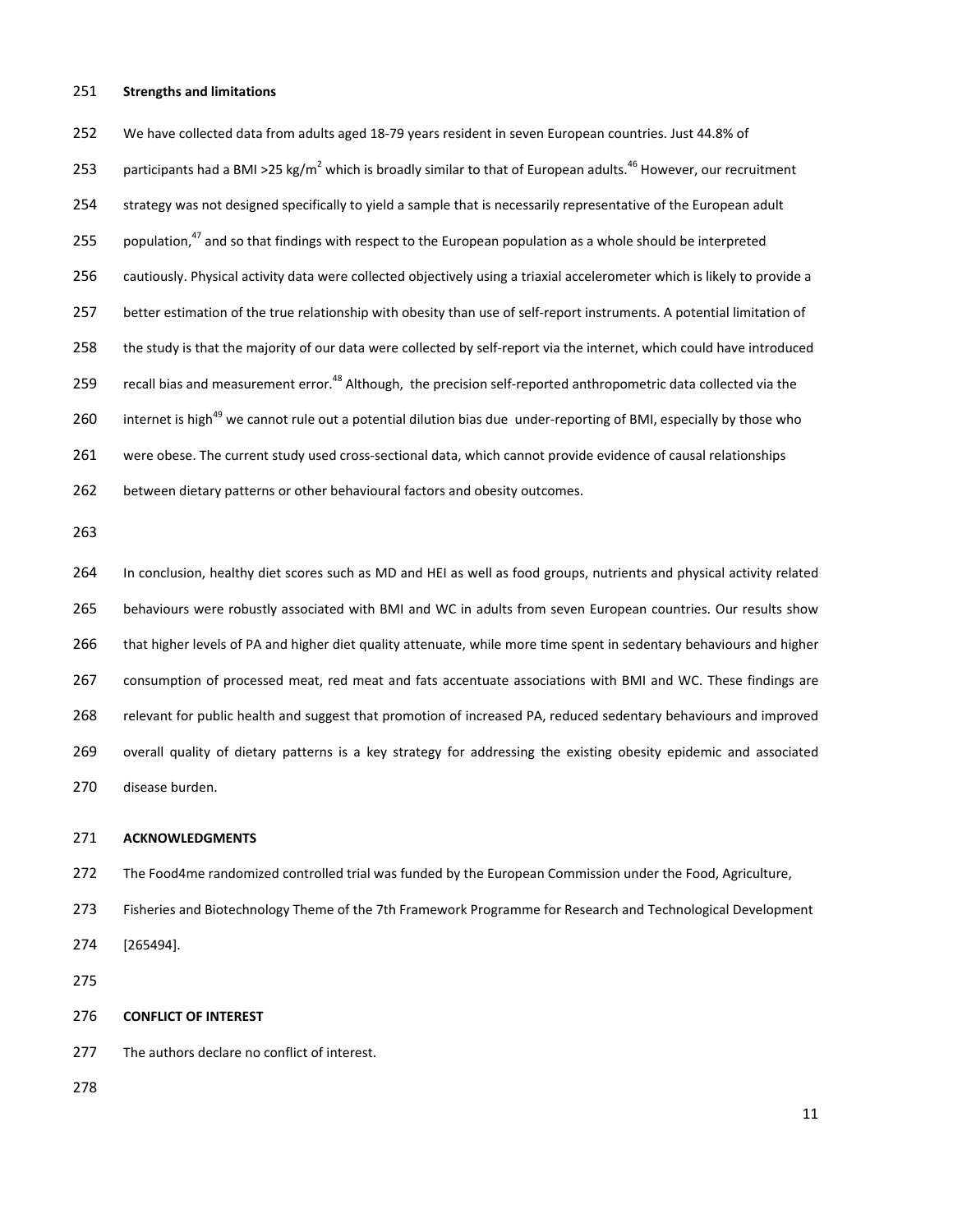### 279 **AUTHOR CONTRIBUTION**

- 280 Author responsibilities were as follows: CCM, KML, AA, JCM performed the statistical analysis and wrote the
- 281 manuscript. YM, IT, CAD, ERG, LB, JAL, JAM, WHS, HD, MG and JCM contributed to the research design. JCM was the
- 282 Food4Me Proof of Principle study leader. CCM, CFMM, HF, CBO, CW, ALM, RF, SNC, RSC, CPL, MG, MCW, ERG, LB
- 283 and JCM contributed to the developing the Standardized Operating Procedures for the study. CCM, SNC, RSC, CW,
- 284 CBO, HF, CFMM, AM, RF, CPL, MG, IT, MCW and JCM conducted the intervention. CCM, CFMM and WHS contributed
- 285 to physical activity measurements.

286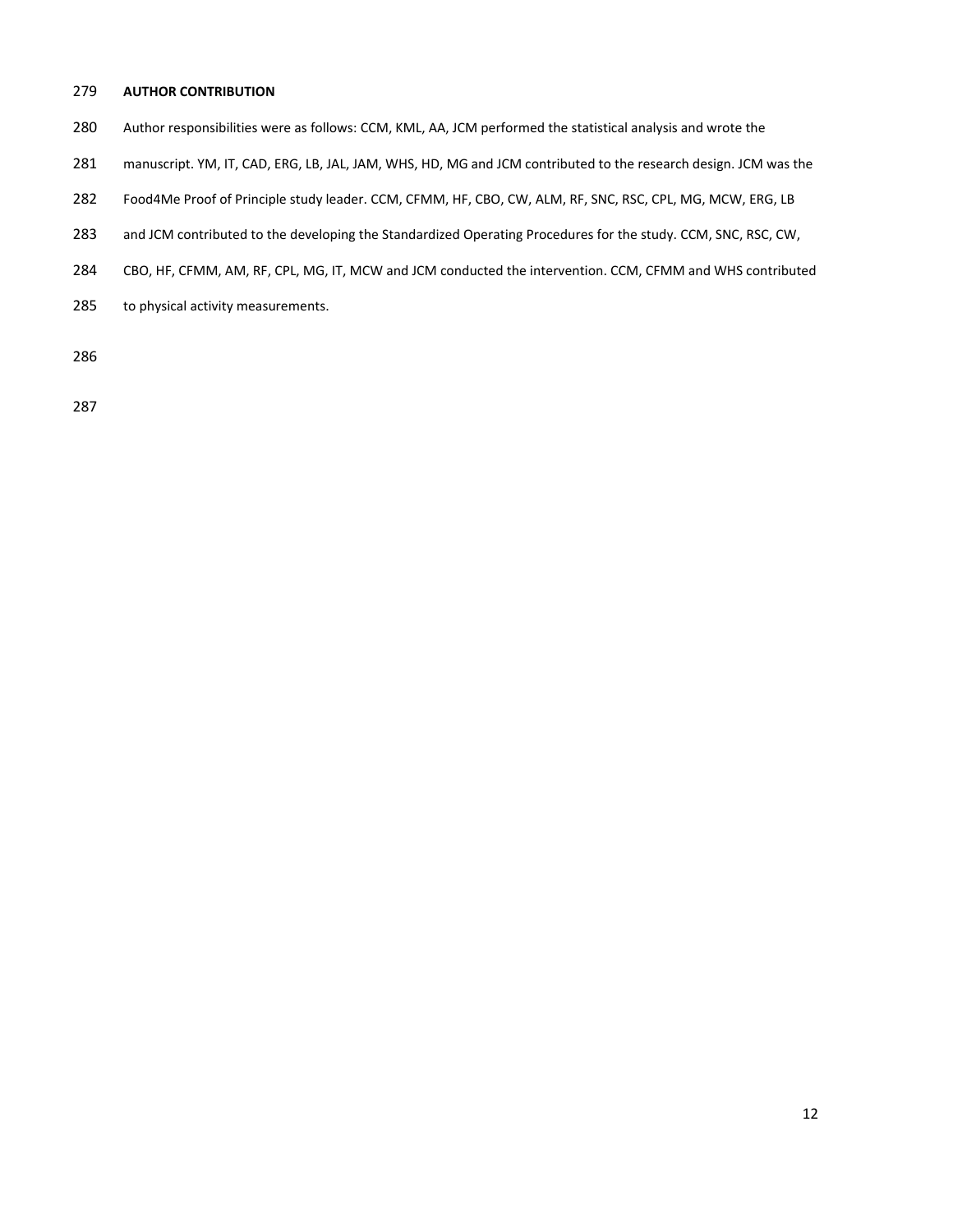| 288                             | <b>REFERENCES</b> |                                                                                                                                                                                                                                                                                                                            |  |  |  |
|---------------------------------|-------------------|----------------------------------------------------------------------------------------------------------------------------------------------------------------------------------------------------------------------------------------------------------------------------------------------------------------------------|--|--|--|
| 289<br>290                      | 1.                | Health Effects of Overweight and Obesity in 195 Countries over 25 Years. New England Journal of<br>Medicine 2017; 377(1): 13-27. doi: 10.1056/NEJMoa1614362                                                                                                                                                                |  |  |  |
| 291<br>292<br>293<br>294        | 2.                | Collaboration NRF. Trends in adult body-mass index in 200 countries from 1975 to 2014: a pooled<br>analysis of 1698 population-based measurement studies with 19.2 million participants. The Lancet<br>2016; 387(10026): 1377-1396. doi: 10.1016/S0140-6736(16)30054-X                                                     |  |  |  |
| 295<br>296<br>297               | 3.                | Hill JO. Understanding and addressing the epidemic of obesity: An energy balance perspective.<br>Endocrine Reviews 2006; 27(7): 750-761. doi: 10.1210/er.2006-0032                                                                                                                                                         |  |  |  |
| 298<br>299<br>300               | 4.                | Bouchard C. Gene-Environment Interactions in the Etiology of Obesity: Defining the<br>Fundamentals. Obesity 2008; 16: S5-S10. doi: 10.1038/oby.2008.528                                                                                                                                                                    |  |  |  |
| 301<br>302<br>303               | 5.                | WHO. Global health risks: mortality and burden of disease attributable to selected major risks.<br>World Health Organization: Geneva, Switzerland, 2009.                                                                                                                                                                   |  |  |  |
| 304<br>305<br>306<br>307<br>308 | 6.                | Celis-Morales C, Livingstone KM, Marsaux CFM, Forster H, O'Donovan CB, Woolhead C et al.<br>Design and baseline characteristics of the Food4Me study: a web-based randomised controlled<br>trial of personalised nutrition in seven European countries. Genes and Nutrition 2015; 10(1). doi:<br>10.1007/s12263-014-0450-2 |  |  |  |
| 309<br>310<br>311<br>312<br>313 | 7.                | Celis-Morales C, Livingstone KM, Marsaux CFM, Macready AL, Fallaize R, O'Donovan CB et al.<br>Effect of personalized nutrition on health-related behaviour change: evidence from the Food4me<br>European randomized controlled trial. International Journal of Epidemiology 2016. doi:<br>10.1093/ije/dyw186               |  |  |  |
| 314<br>315<br>316               | 8.                | WHO. Obesity: preventing and managing the global epidemic. Report of a WHO consultation,<br>2000. Report no.: 0512-3054.                                                                                                                                                                                                   |  |  |  |
| 317<br>318<br>319<br>320        | 9.                | Celis-Morales C, Livingstone KM, Woolhead C, Forster H, O'Donovan CB, Macready AL et al. How<br>reliable is internet-based self-reported identity, socio-demographic and obesity measures in<br>European adults? Genes & nutrition 2015; 10(5): 476-476. doi: 10.1007/s12263-015-0476-0                                    |  |  |  |
| 321<br>322                      | 10.               | European Commission. European skills, competences, qualifications and occupations. In, 2015.                                                                                                                                                                                                                               |  |  |  |
| 323<br>324<br>325<br>326        | 11.               | Marsaux CFM, Celis-Morales C, Hoonhout J, Claassen A, Goris A, Forster H et al. Objectively<br>Measured Physical Activity in European Adults: Cross-Sectional Findings from the Food4Me Study.<br>Plos One 2016; 11(3). doi: 10.1371/journal.pone.0150902                                                                  |  |  |  |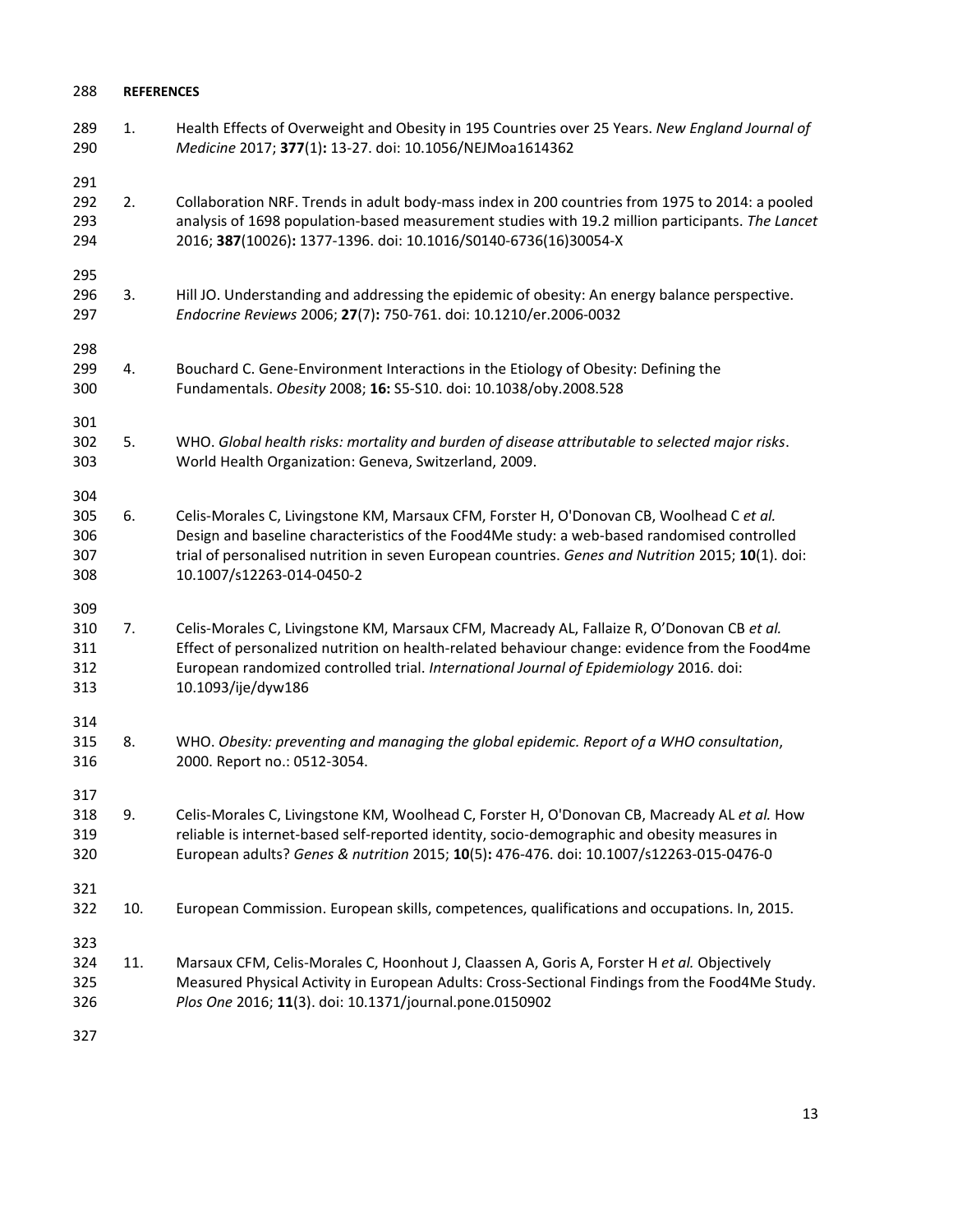| 328<br>329<br>330               | 12. | Forster H FR, Gallagher C, O'Donovan CB, Woolhead C, Walsh MC, Macready AL, Lovegrove JA,<br>Mathers JC, Gibney MJ, Brennan L, Gibney ER. Online Dietary Intake Estimation: The Food4Me<br>Food Frequency Questionnaire. J. Med. Internet Res. 2014; 16(6): e150.                                                                                                                       |
|---------------------------------|-----|-----------------------------------------------------------------------------------------------------------------------------------------------------------------------------------------------------------------------------------------------------------------------------------------------------------------------------------------------------------------------------------------|
| 331<br>332<br>333<br>334        | 13. | Fallaize R, Forster H, Macready AL, Walsh MC, Mathers JC, Brennan L et al. Online Dietary Intake<br>Estimation: Reproducibility and Validity of the Food4Me Food Frequency Questionnaire Against a<br>4-Day Weighed Food Record. J. Med. Internet Res. 2014; 16(8): e190. doi: 10.2196/jmir.3355                                                                                        |
| 335<br>336<br>337<br>338<br>339 | 14. | Fallaize R, Forster H, Macready AL, Walsh MC, Mathers JC, Brennan L et al. Online Dietary Intake<br>Estimation: Reproducibility and Validity of the Food4Me Food Frequency Questionnaire Against a<br>4-Day Weighed Food Record. Journal of Medical Internet Research 2014; 16(8). doi:<br>10.2196/jmir.3355                                                                            |
| 340<br>341<br>342<br>343        | 15. | Forster H, Fallaize R, Gallagher C, O'Donovan CB, Woolhead C, Walsh MC et al. Online dietary<br>intake estimation: the Food4Me food frequency questionnaire. Journal of Medical Internet<br>Research 2014; 16(6): e150-e150. doi: 10.2196/jmir.3105                                                                                                                                     |
| 344<br>345<br>346               | 16. | Food Standards Agency. McCance and Widdowson's The Composition of Foods, Sixth summary<br>edition edn Royal Society of Chemistry: Cambridge, 2002.                                                                                                                                                                                                                                      |
| 347<br>348<br>349<br>350<br>351 | 17. | Celis-Morales C, Livingstone KM, Marsaux CFM, Forster H, O'Donovan CB, Woolhead C et al.<br>Design and baseline characteristics of the Food4Me study: a web-based randomised controlled<br>trial of personalised nutrition in seven European countries. Genes Nutr 2015; 10(1): 450. doi:<br>10.1007/s12263-014-0450-2                                                                  |
| 352<br>353<br>354<br>355        | 18. | Martínez-González MÁ, Corella D, Salas-Salvadó J, Ros E, Covas MI, Fiol M et al. Cohort Profile:<br>Design and methods of the PREDIMED study. Int. J. Epidemiol. 2012; 41(2): 377-385. doi:<br>10.1093/ije/dyq250                                                                                                                                                                       |
| 356<br>357<br>358<br>359        | 19. | Guenther PM, Kirkpatrick SI, Reedy J, Krebs-Smith SM, Buckman DW, Dodd KW et al. The Healthy<br>Eating Index-2010 Is a Valid and Reliable Measure of Diet Quality According to the 2010 Dietary<br>Guidelines for Americans. Journal of Nutrition 2014; 144(3): 399-407. doi: 10.3945/jn.113.183079                                                                                     |
| 360<br>361<br>362<br>363<br>364 | 20. | Livingstone KM, Celis-Morales C, Macready AL, Fallaize R, Forster H, Woolhead C et al.<br>Characteristics of European adults who dropped out from the Food4Me Internet-based<br>personalised nutrition intervention. Public Health Nutrition 2016: 1-11. doi:<br>10.1017/S1368980016002020                                                                                              |
| 365<br>366<br>367<br>368<br>369 | 21. | Saris WHM, Blair SN, van Baak MA, Eaton SB, Davies PSW, Di Pietro L et al. How much physical<br>activity is enough to prevent unhealthy weight gain? Outcome of the IASO 1st Stock Conference<br>and consensus statement. Obesity reviews : an official journal of the International Association for<br>the Study of Obesity 2003; 4(2): 101-114. doi: 10.1046/j.1467-789X.2003.00101.x |
| 370                             |     |                                                                                                                                                                                                                                                                                                                                                                                         |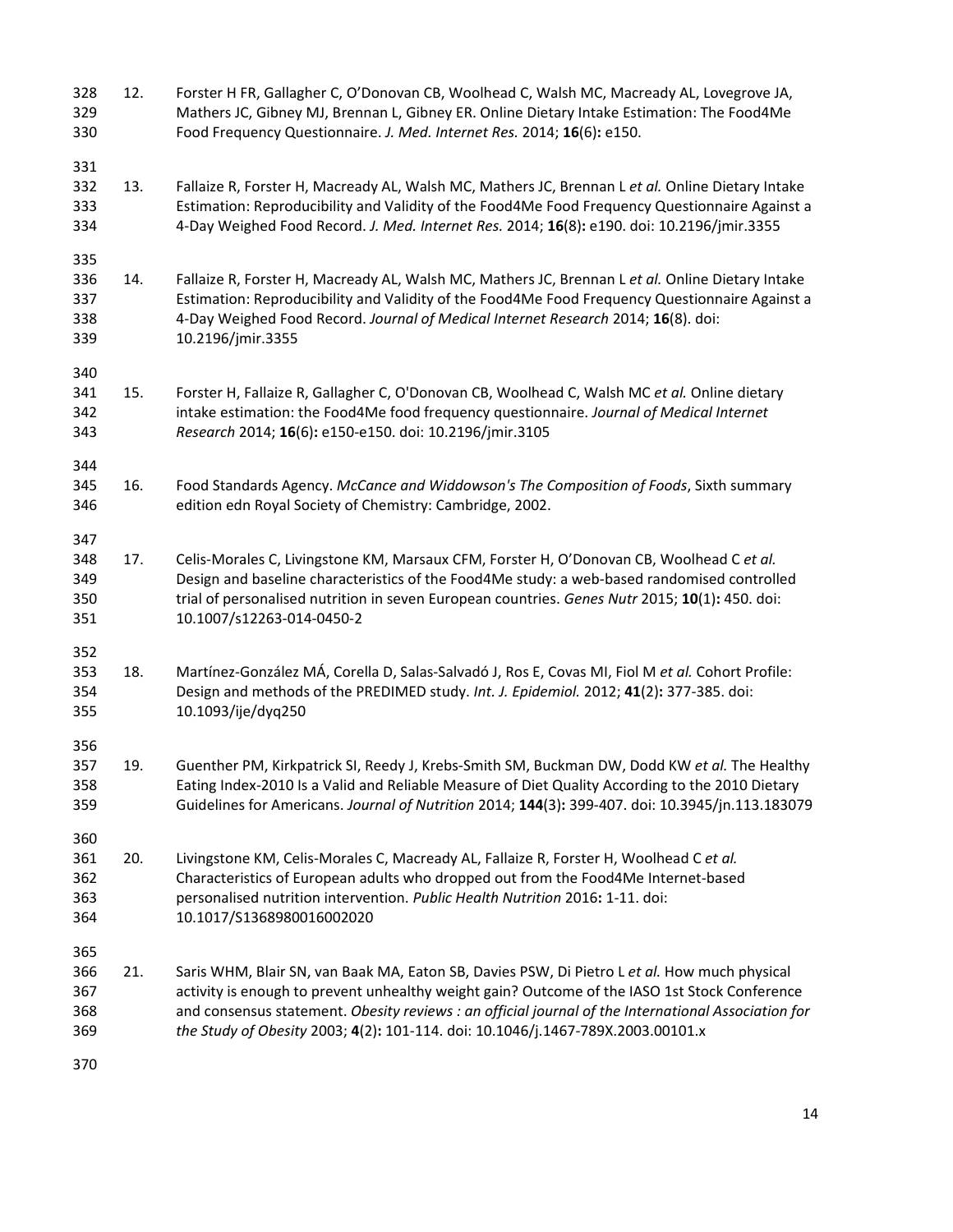| 371<br>372<br>373<br>374        | 22. | Erlichman J, Kerbey AL, James WPT. Physical activity and its impact on health outcomes. Paper 2:<br>Prevention of unhealthy weight gain and obesity by physical activity: an analysis of the evidence.<br>Obesity reviews : an official journal of the International Association for the Study of Obesity 2002;<br>3(4): 273-287. doi: 10.1046/j.1467-789X.2002.00078.x |
|---------------------------------|-----|-------------------------------------------------------------------------------------------------------------------------------------------------------------------------------------------------------------------------------------------------------------------------------------------------------------------------------------------------------------------------|
| 375<br>376<br>377<br>378        | 23. | Thorp AA, Owen N, Neuhaus M, Dunstan DW. Sedentary Behaviors and Subsequent Health<br>Outcomes in Adults A Systematic Review of Longitudinal Studies, 1996-2011. American Journal of<br>Preventive Medicine 2011; 41(2): 207-215. doi: 10.1016/j.amepre.2011.05.004                                                                                                     |
| 379<br>380<br>381<br>382        | 24. | Togo P, Osler M, Sorensen T, Heitmann B. Food intake patterns and body mass index in<br>observational studies. International Journal of Obesity 2001; 25(12): 1741-1751. doi:<br>10.1038/sj.ijo.0801819                                                                                                                                                                 |
| 383<br>384<br>385<br>386        | 25. | Rouhani MH, Salehi-Abargouei A, Surkan PJ, Azadbakht L. Is there a relationship between red or<br>processed meat intake and obesity? A systematic review and meta-analysis of observational<br>studies. Obesity Reviews 2014; 15(9): 740-748. doi: 10.1111/obr.12172                                                                                                    |
| 387<br>388<br>389<br>390        | 26. | Hooper L, Abdelhamid A, Bunn D, Brown T, Summerbell CD, Skeaff CM. Effects of total fat intake<br>on body weight. Cochrane Database of Systematic Reviews 2015; (8). doi:<br>10.1002/14651858.CD011834                                                                                                                                                                  |
| 391<br>392<br>393<br>394        | 27. | Hooper L, Martin N, Abdelhamid A, Davey Smith G. Reduction in saturated fat intake for<br>cardiovascular disease. Cochrane Database of Systematic Reviews 2015; (6). doi:<br>10.1002/14651858.CD011737                                                                                                                                                                  |
| 395<br>396<br>397<br>398        | 28. | Ludwig DS, Pereira MA, Kroenke CH, Hilner JE, Van Horn L, Slattery ML et al. Dietary fiber, weight<br>gain, and cardiovascular disease risk factors in young adults. Jama-Journal of the American<br>Medical Association 1999; 282(16): 1539-1546. doi: 10.1001/jama.282.16.1539                                                                                        |
| 399<br>400<br>401<br>402        | 29. | McKeown NM, Yoshida M, Shea MK, Jacques PF, Lichtenstein AH, Rogers G et al. Whole-Grain<br>Intake and Cereal Fiber Are Associated with Lower Abdominal Adiposity in Older Adults. Journal of<br>Nutrition 2009; 139(10): 1950-1955. doi: 10.3945/jn.108.103762                                                                                                         |
| 403<br>404<br>405<br>406<br>407 | 30. | Schwingshackl L, Hoffmann G, Kalle-Uhlmann T, Arregui M, Buijsse B, Boeing H. Fruit and<br>Vegetable Consumption and Changes in Anthropometric Variables in Adult Populations: A<br>Systematic Review and Meta-Analysis of Prospective Cohort Studies. Plos One 2015; 10(10). doi:<br>10.1371/journal.pone.0140846                                                      |
| 408<br>409<br>410<br>411        | 31. | Anderson J, Celis-Morales C, Mackay D, Iliodromiti S, Lyall D, Sattar N et al. Adiposity among<br>132 479 UK Biobank participants; contribution of sugar intake vs other macronutrients. Int J<br>Epidemiol 2016. doi: 10.1093/ije/dyw173                                                                                                                               |
| 412                             |     |                                                                                                                                                                                                                                                                                                                                                                         |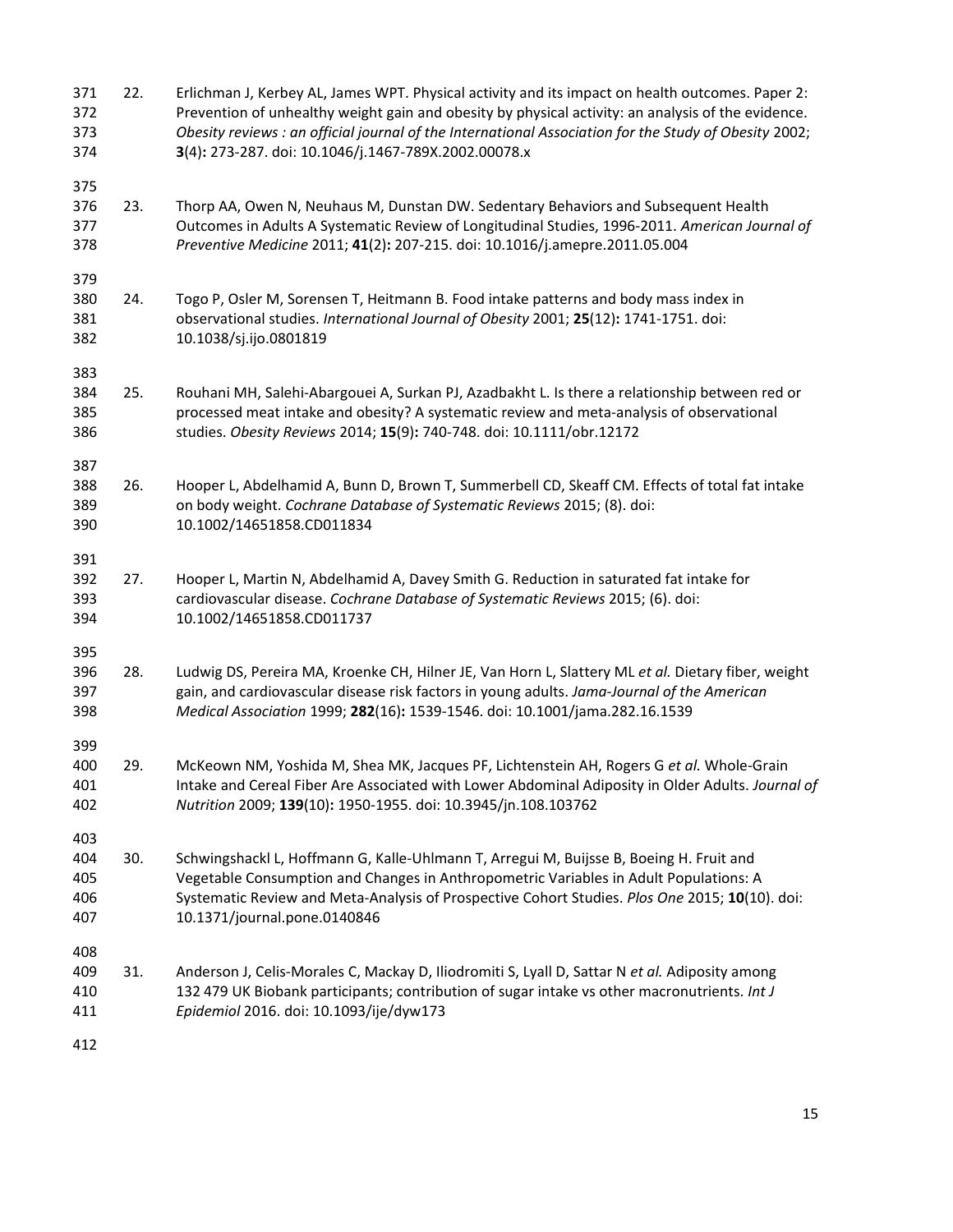| 413<br>414<br>415               | 32. | Malik VS, Pan A, Willett WC, Hu FB. Sugar-sweetened beverages and weight gain in children and<br>adults: a systematic review and meta-analysis. American Journal of Clinical Nutrition 2013; 98(4):<br>1084-1102. doi: 10.3945/ajcn.113.058362                                                                                                            |
|---------------------------------|-----|-----------------------------------------------------------------------------------------------------------------------------------------------------------------------------------------------------------------------------------------------------------------------------------------------------------------------------------------------------------|
| 416<br>417<br>418<br>419<br>420 | 33. | Kuhnle GGC, Tasevska N, Lentjes MAH, Griffin JL, Sims MA, Richardson L et al. Association<br>between sucrose intake and risk of overweight and obesity in a prospective sub-cohort of the<br>European Prospective Investigation into Cancer in Norfolk (EPIC-Norfolk). Public Health Nutrition<br>2015; 18(15): 2815-2824. doi: 10.1017/s1368980015000300 |
| 421<br>422<br>423               | 34. | Scientific Advisory Committee on Nutrition. Carbohydrates and Health. The Stationery Office:<br>London, 2015.                                                                                                                                                                                                                                             |
| 424<br>425<br>426<br>427        | 35. | Lassale C, Fezeu L, Andreeva VA, Hercberg S, Kengne AP, Czernichow S et al. Association between<br>dietary scores and 13-year weight change and obesity risk in a French prospective cohort.<br>International Journal of Obesity 2012; 36(11): 1455-1462. doi: 10.1038/ijo.2011.264                                                                       |
| 428<br>429<br>430               | 36. | Mozaffarian D, Hao T, Rimm EB, Willett WC, Hu FB. Changes in Diet and Lifestyle and Long-Term<br>Weight Gain in Women and Men. New England Journal of Medicine 2011; 364(25): 2392-2404.                                                                                                                                                                  |
| 431<br>432<br>433<br>434        | 37. | Sanchez-Villegas A, Bes-Rastrollo M, Martinez-Gonzalez MA, Serra-Majem L. Adherence to a<br>Mediterranean dietary pattern and weight gain in a follow-up study: the SUN cohort.<br>International Journal of Obesity 2006; 30(2): 350-358. doi: 10.1038/sj.ijo.0803118                                                                                     |
| 435<br>436<br>437<br>438        | 38. | Romaguera D, Norat T, Vergnaud A-C, Mouw T, May AM, Agudo A et al. Mediterranean dietary<br>patterns and prospective weight change in participants of the EPIC-PANACEA project. American<br>Journal of Clinical Nutrition 2010; 92(4): 912-921. doi: 10.3945/ajcn.2010.29482                                                                              |
| 439<br>440<br>441<br>442        | 39. | Schroder H, Marrugat J, Vila J, Covas MI, Elosua R. Adherence to the traditional Mediterranean<br>diet is inversely associated with body mass index and obesity in a Spanish population. Journal of<br>Nutrition 2004; 134(12): 3355-3361.                                                                                                                |
| 443<br>444<br>445<br>446        | 40. | Panagiotakos DB, Chrysohoou C, Pitsavos C, Stefanadis C. Association between the prevalence of<br>obesity and adherence to the Mediterranean diet: the ATTICA study. Nutrition 2006; 22(5): 449-<br>456. doi: 10.1016/j.nut.2005.11.004                                                                                                                   |
| 447<br>448<br>449<br>450        | 41. | Romaguera D, Norat T, Mouw T, May AM, Bamia C, Slimani N et al. Adherence to the<br>Mediterranean Diet Is Associated with Lower Abdominal Adiposity in European Men and Women.<br>Journal of Nutrition 2009; 139(9): 1728-1737. doi: 10.3945/jn.109.108902                                                                                                |
| 451<br>452<br>453<br>454        | 42. | Serra-Majem L, Roman B, Estruch R. Scientific evidence of interventions using the Mediterranean<br>diet: A systematic review. Nutrition Reviews 2006; 64(2): S27-S47. doi: 10.1301/nr.2006.feb.S27-<br>S47                                                                                                                                                |
| 455                             |     |                                                                                                                                                                                                                                                                                                                                                           |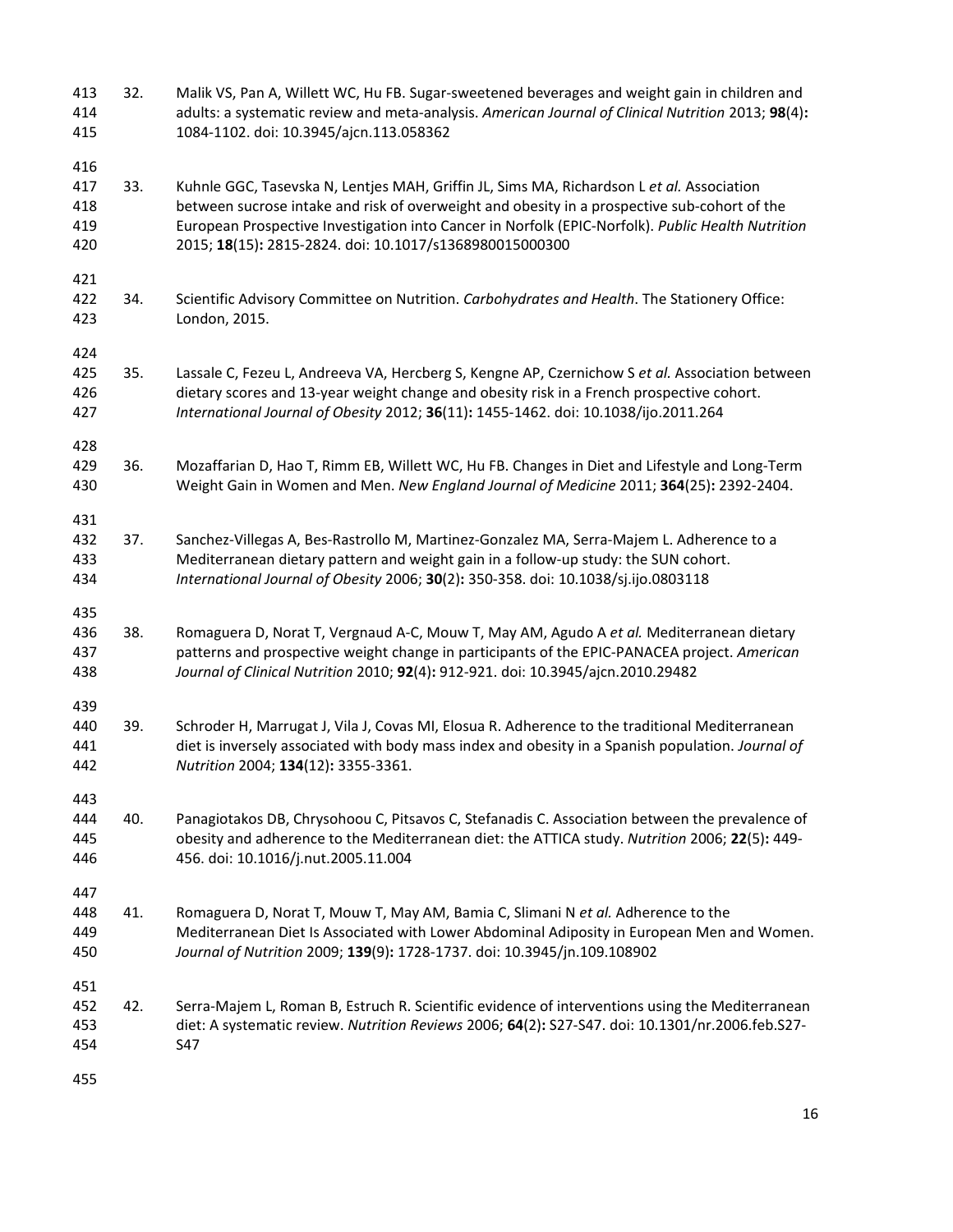- 456 43. Buckland G, Bach A, Serra-Majem L. Obesity and the Mediterranean diet: a systematic review of 457 observational and intervention studies. *Obesity Reviews* 2008; **9**(6)**:** 582-593. doi: 10.1111/j.1467- 458 789X.2008.00503.x 459 460 44. Trichopoulou A, Naska A, Orfanos P, Trichopoulos D. Mediterranean diet in relation to body mass 461 index and waist-to-hip ratio: the Greek European Prospective Investigation into Cancer and 462 Nutrition Study. *American Journal of Clinical Nutrition* 2005; **82**(5)**:** 935-940. 463 464 45. Guo X, Warden BA, Paeratakul S, Bray GA. Healthy eating index and obesity. *European Journal of*  465 *Clinical Nutrition* 2004; **58**(12)**:** 1580-1586. doi: 10.1038/sj.ejcn.1601989 466 467 46. OECD. *Health at a Glance: Europe 2012*: Paris, 2012. 468 469 47. Livingstone K, Celis-Morales C, Navas-Carretero S, San-Cristobal R, O'Donovan C, Forster H *et al.* 470 Profile of European adults interested in internet-based personalised nutrition: the Food4Me 471 study. *Eur J Nutr* 2015**:** 1-11. doi: 10.1007/s00394-015-0897-y 472 473 48. Cook C. Mode of administration bias. *J. Man. Manip. Ther.* 2010; **18**(2)**:** 61-63. doi: 474 doi:10.1179/106698110X12640740712617 475 476 49. Pursey K, Burrows LT, Stanwell P, Collins EC. How Accurate is Web-Based Self-Reported Height, 477 Weight, and Body Mass Index in Young Adults? *J Med Internet Res* 2014; **16**(1)**:** e4. doi: 478 10.2196/jmir.2909 479
- 480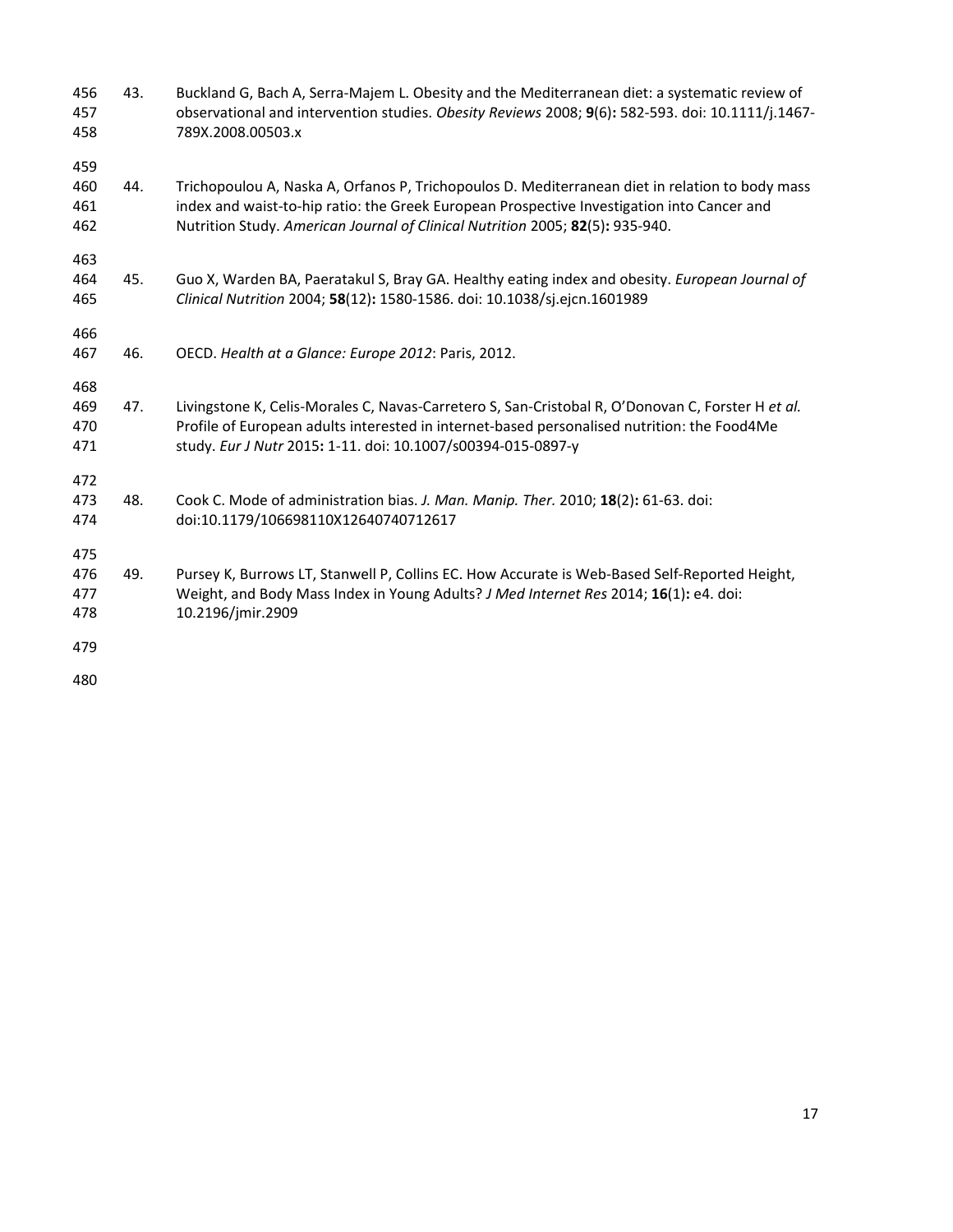### 481 **Figures Legends**

### 482 **Figure 1. Odds ratios for overall and central obesity by socio-demographic and physical activity**

483 Data presented as adjusted odds ratio and 95% CI. Models were adjusted for age, sex, country and occupation.

484 Physical activity-related exposures were additionally adjusted for total energy intake and wearing time. Physical

- 485 activity related variables are presented as tertiles. The lowest tertile (Least active) was used as the reference group,
- 486 except for sedentary behaviour where the highest tertile was used as the reference category. Overweight or obesity
- 487 was defined as BMI ≥25.0 kg/m<sup>2</sup> and central obesity was defined as waist circumference >88 cm for females and
- 488 >102 cm for males. PA: physical activity.

489

### 490 **Figure 2. Odds ratios for overall and central obesity by tertile of nutrients intake**

- 491 Data presented as adjusted odds ratio and 95% CI. Models were adjusted for age, sex, country and occupation.
- 492 Dietary fibre and salt were additionally adjusted for total energy intake. All exposures are presented as tertile. The
- 493 highest tertile (highest intake) was used as reference group, except for dietary fibre, where the lowest tertile (lowest
- 494 intake) was used as reference group. Overweight or obesity was defined as BMI ≥25.0 kg/m<sup>2</sup> and central obesity was
- 495 defined as waist circumference >88 cm for females and >102 cm for males.

496

## 497 **Figure 3. Odds ratios for overall and central obesity by tertile of food groups and diet quality score**

- 498 Data presented as adjusted odds ratio and 95% CI. Models were adjusted for age, sex, country, occupation and total
- 499 energy intake. All exposures are presented as tertiles. Overweight or obesity was defined as BMI ≥25.0 kg/m<sup>2</sup> and
- 500 central obesity was defined as waist circumference >88 cm for females and >102 cm for males.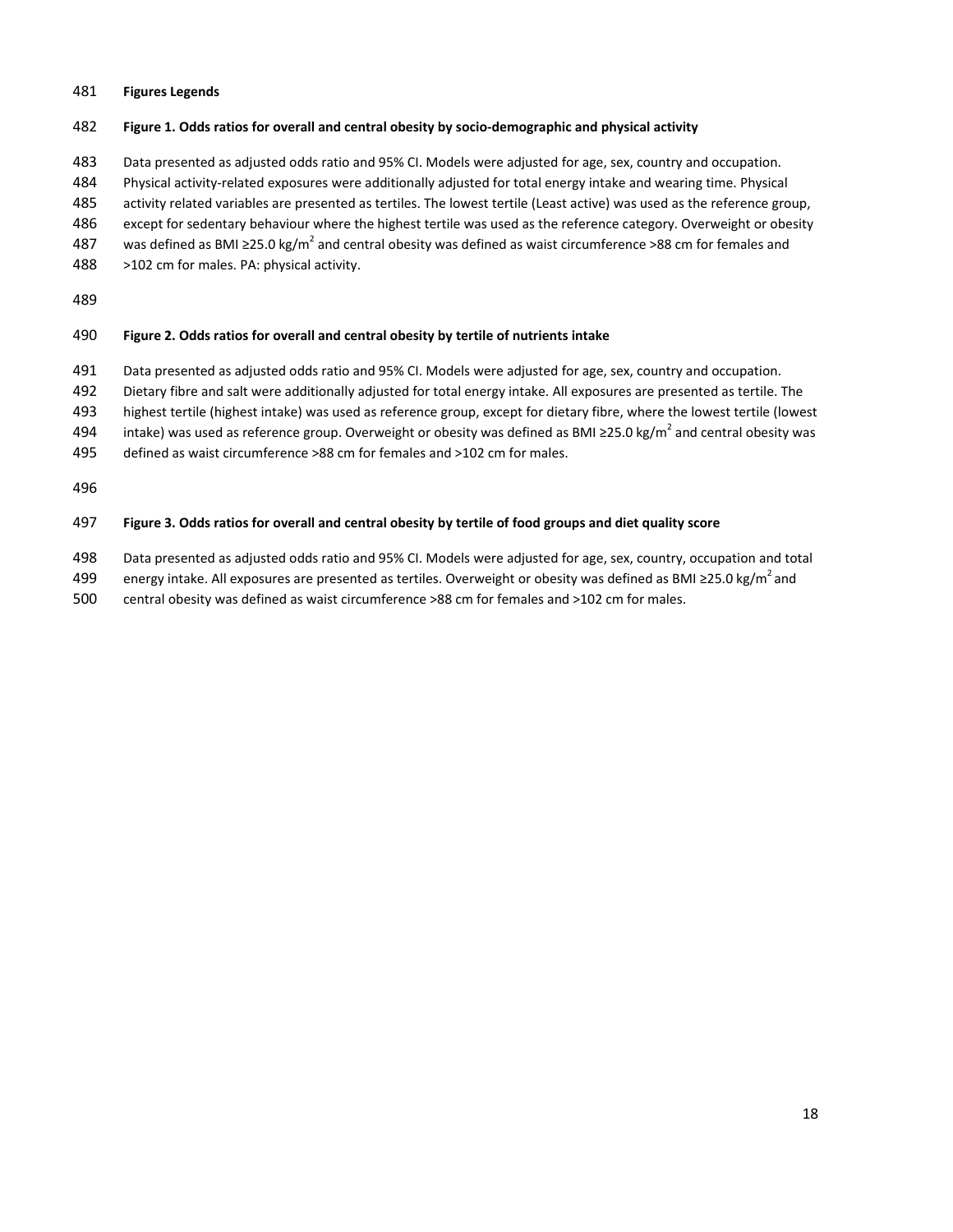|                           | <b>Overall</b> | <b>Normal</b><br>weight | Overweight | <b>Obese</b> |
|---------------------------|----------------|-------------------------|------------|--------------|
| ${\bf N}$                 | 1441           | 759                     | 448        | 234          |
| Age (Years), mean (SD)    | 40.1(12.0)     | 36.9 (13.0)             | 43.0(12.3) | 44.7 (11.4)  |
| Age categories, n (%)     |                |                         |            |              |
| $30 years$                | 407 (28.2)     | 295 (38.8)              | 84 (18.8)  | 28(12.0)     |
| $30-50$ years             | 643 (44.6)     | 313 (41.2)              | 213 (47.5) | 117(50.0)    |
| $51-70$ years             | 382 (26.5)     | 145(19.1)               | 150(33.5)  | 87 (37.2)    |
| $>70$ years               | 9(0.6)         | 6(0.8)                  | 1(0.2)     | 2(0.9)       |
| Gender, n (%)             |                |                         |            |              |
| Females                   | 832 (57.7)     | 484 (58.2)              | 213(25.6)  | 135(16.2)    |
| Males                     | 609 (42.3)     | 275(45.1)               | 235 (38.6) | 99 (16.3)    |
| Country, $n$ (%)          |                |                         |            |              |
| Germany                   | 204 (14.2)     | 126(16.6)               | 59 (13.2)  | 19(8.12)     |
| Greece                    | 209 (14.5)     | 91 (12.0)               | 74(16.5)   | 44 (18.8)    |
| Ireland                   | 208 (14.4)     | 108(14.2)               | 63(14.1)   | 37(15.8)     |
| Netherlands               | 210 (14.6)     | 125(16.5)               | 58 (13.0)  | 27(11.5)     |
| Poland                    | 194(13.5)      | 107(14.1)               | 54(12.1)   | 33(14.1)     |
| Spain                     | 211 (14.6)     | 85 (11.2)               | 83 (18.5)  | 43 (18.4)    |
| UK                        | 205 (14.2)     | 117(15.4)               | 57(12.7)   | 31(13.3)     |
| Job classification, n (%) |                |                         |            |              |
| Professional              | 569 (39.5)     | 303 (40.0)              | 172 (38.4) | 94 (40.2)    |
| Intermediate              | 377 (26.2)     | 176(23.3)               | 133 (29.7) | 68(29.1)     |
| Manual                    | 140 (9.73)     | 62(8.1)                 | 51(11.4)   | 27(11.5)     |
| Student                   | 207 (14.4)     | 162(21.4)               | 36(8.0)    | 9(3.8)       |
| Retired/Unemployed        | 146(10.2)      | 54(7.1)                 | 56(12.5)   | 36(15.4)     |
| <b>Anthropometrics</b>    |                |                         |            |              |
| Body weight (Kg)          | 75.3(15.)      | 65.4(9.3)               | 80.9(9.5)  | 96.7(13.5)   |
| Height (m)                | 1.7(0.1)       | 1.7(0.1)                | 1.7(0.1)   | 1.7(0.1)     |

# **Table 1. Socio-demographic, physical activity and dietary characteristics by BMI status**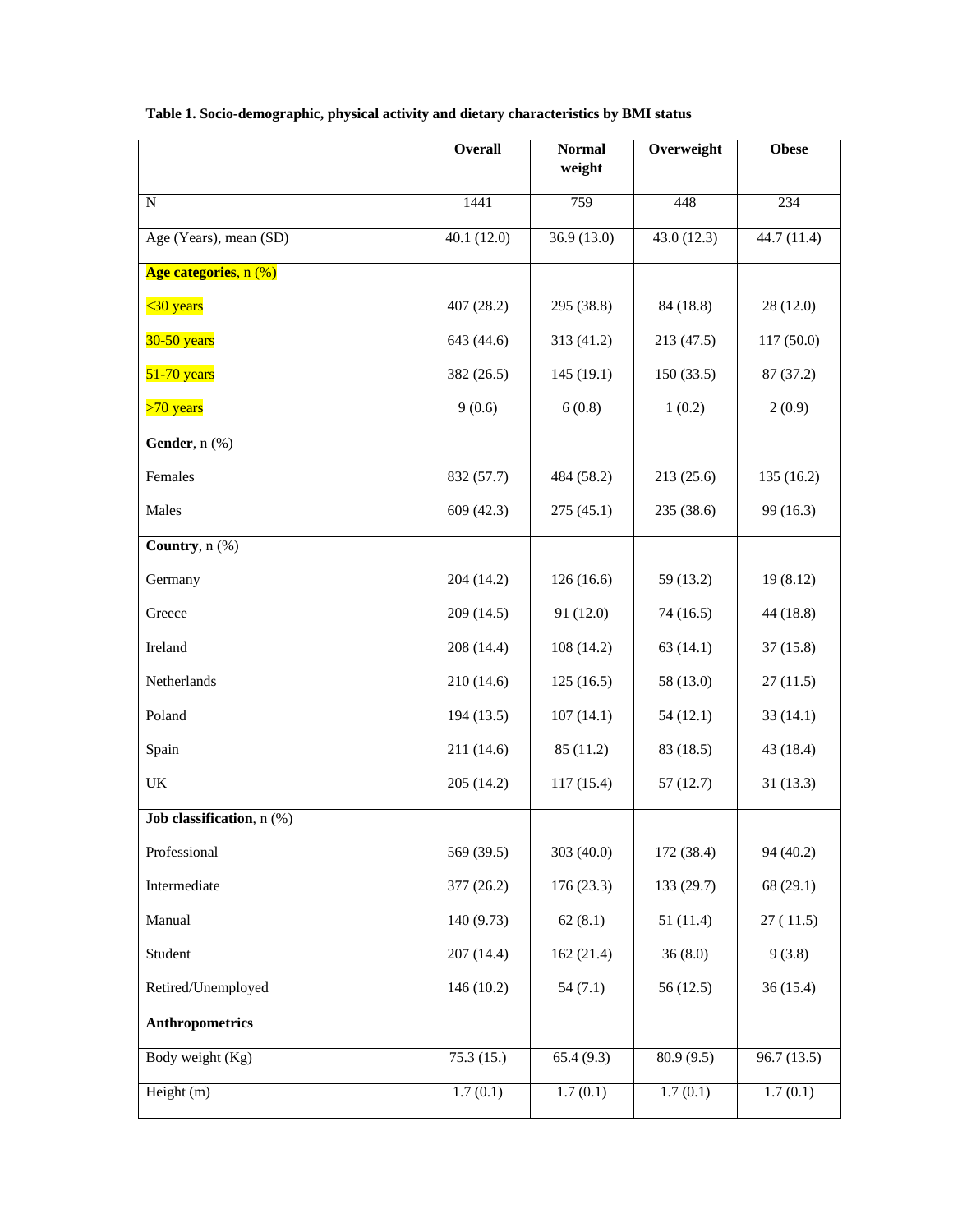| BMI $(kg/m^2)$                   | 25.7(4.7)   | 22.2(1.7)      | 27.2(1.4)   | 33.7(4.2)   |
|----------------------------------|-------------|----------------|-------------|-------------|
| Waist circumference (cm)         | 86.2(13.6)  | 77.4(8.1)      | 91.3(8.5)   | 105.2(10.8) |
| Central obesity, n (%)           | 359 (25.0)  | 19(2.5)        | 128 (28.7)  | 212 (90.6)  |
| <b>Physical activity</b>         |             |                |             |             |
| PAL                              | 1.7(0.1)    | 1.7(0.2)       | 1.7(0.1)    | 1.6(0.1)    |
| Light PA (min/day)               | 73.8(30.3)  | 78.7 (30.7)    | 71.9 (29.8) | 61.9(26.0)  |
| Moderate PA (min/day)            | 33.1 (20.2) | 37.7(19.4)     | 30.0 (19.8) | 24.3 (19.2) |
| Vigorous PA (min/day)            | 11.8(16.2)  | 15.4(18.5)     | 9.30(12.7)  | 4.61(8.7)   |
| Moderate-equivalent PA (min/day) | 56.7 (44.9) | $68.6\,(48.2)$ | 48.6 (38.4) | 33.5 (30.7) |
| Sedentary behaviour (min/day)    | 745 (76.8)  | 729 (71.7)     | 754 (77.1)  | 777 (79.3)  |
| Physically active, n (%)         | 587 (47.0)  | 380 (57.6)     | 157(41.3)   | 50(23.9)    |
| <b>Nutrients Intake</b>          |             |                |             |             |
| Total energy (Kcal)              | 2563 (1091) | 2450(991)      | 2566 (1065) | 2922 (1349) |
| Protein (% of TE)                | 17.1(3.7)   | 16.8(3.5)      | 17.4(4.0)   | 17.5(3.7)   |
| Total fat (% of TE)              | 35.9(5.8)   | 35.4(5.8)      | 36.2(5.9)   | 37.1(5.6)   |
| Saturated fat (% of TE)          | 14.2(3.1)   | 13.9(3.1)      | 14.3(3.1)   | 14.6(3.1)   |
| Polyunsaturated fat (% of TE)    | 5.73(1.4)   | 5.7(1.5)       | 5.6(1.3)    | 5.87(1.4)   |
| Monounsaturated fats (% of TE)   | 13.8(3.1)   | 13.4(2.9)      | 14.0(3.3)   | 14.4(2.9)   |
| Carbohydrates (% of TE)          | 45.9(7.5)   | 46.8(7.5)      | 44.8 (7.5)  | 44.8 (7.2)  |
| Total Sugar (% of TE)            | 21.0(5.9)   | 21.6(5.8)      | 20.7(5.9)   | 19.8(5.9)   |
| Alcohol (% of TE)                | 3.31(3.8)   | 3.1(3.3)       | 3.8(4.4)    | 2.8(3.7)    |
| Dietary fibre (g/day)            | 29.8 (14.7) | 30.5(15.8)     | 28.1(13.1)  | 30.6(13.6)  |
| Salt (g/day)                     | 7.3(3.7)    | 7.0(3.5)       | 7.2(3.2)    | 8.8(4.7)    |
| Food groups intake               |             |                |             |             |
| Fruit and vegetables (g/day)     | 597 (370)   | 613 (382)      | 581.7 (353) | 576 (364)   |
| Wholegrains (g/day)              | 167 (174)   | 190 (196)      | 141.5 (139) | 145 (145)   |
| Red meat (g/day)                 | 79.0 (74.7) | 65.6(64.8)     | 85.0(63.1)  | 111 (107)   |
| Oily fish (g/day)                | 21.2(26.4)  | 21.5(28.0)     | 21.3(25.7)  | 20.0(22.4)  |
| Dairy (g/day)                    | 326 (265)   | 334 (272)      | 311.7 (232) | 329 (299)   |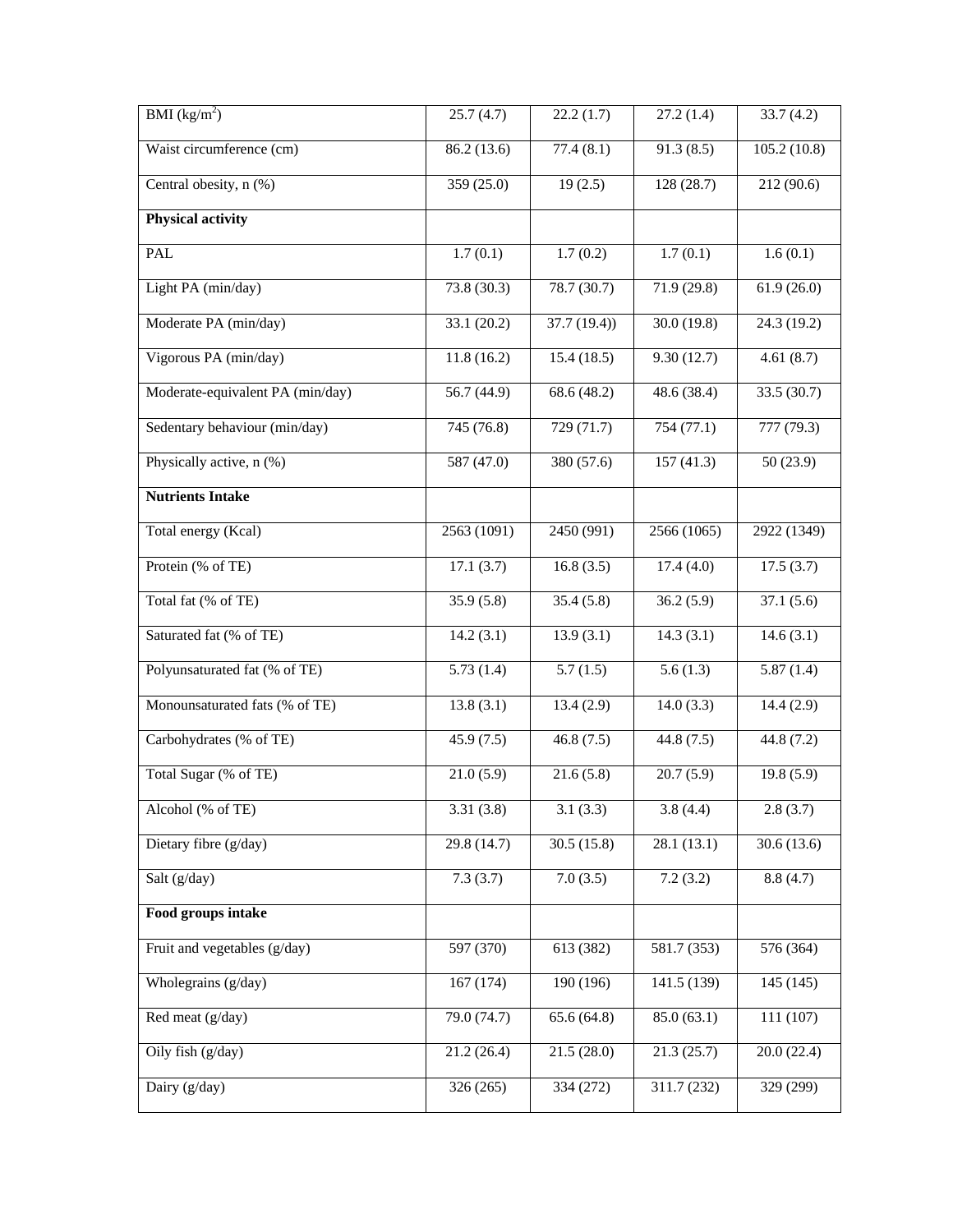| Fruit juice (g/day)                         | 62.4(61.0)  | 63.9(61.2)  | 62.6(60.3)  | 57.4 (61.4) |
|---------------------------------------------|-------------|-------------|-------------|-------------|
| Processed meat $(g/day)$                    | 83.6 (77.5) | 69.5(68.9)  | 89.7 (65.1) | 117 (108)   |
| Sugar sweetened carbonated drinks $(g/day)$ | 33.1 (129)  | 27.3 (98.2) | 32.5 (79.4) | 53.3 (244)  |
| Sweets and pastries (g/day)                 | 94.2 (109)  | 81.0 (78.5) | 99.1 (118)  | 127.1 (159) |
| Nuts $(g/day)$                              | 94.2 (109)  | 5.9(11.6)   | 4.6(7.2)    | 4.5(9.7)    |
| Olive oil $(g/day)$                         | 7.9(10.3)   | 6.8(8.1)    | 8.6(12.8)   | 10.0(11.1)  |
| Vegetable oil $(g/day)$                     | 1.6(3.4)    | 1.7(3.6)    | 1.3(3.4)    | 1.7(3.4)    |
| Diet quality index                          |             |             |             |             |
| <b>HEI</b> score                            | 49.3 (9.8)  | 50.2(9.4)   | 48.8 (10.2) | 47.1(9.8)   |
| MD score                                    | 5.1(1.6)    | 5.2(1.6)    | 5.0(1.7)    | 4.9(1.7)    |

Data presented as mean (SD) for continuous variables or numbers (%) for categorical variables.

HEI: healthy eating index; MD: Mediterranean diet; PA: physical activity, TE: total energy; PAL: physical activity levels.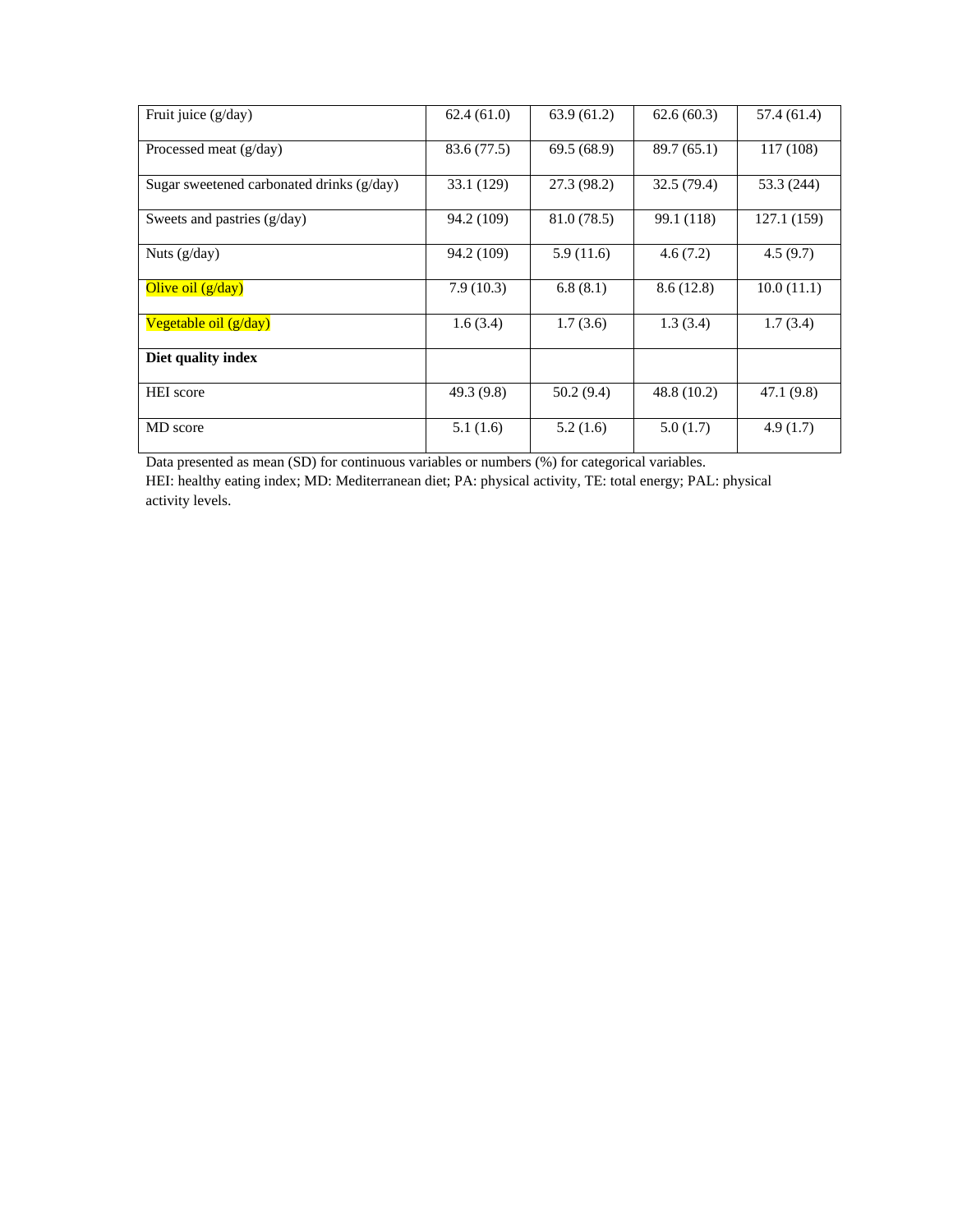**Table 2. Associations between BMI and socio-demographic, physical activity and diet-related characteristics.** 

| <b>Standardised variables</b>     | Model 1                           |               | Model 2                                   |                 |
|-----------------------------------|-----------------------------------|---------------|-------------------------------------------|-----------------|
|                                   | Beta (95%CI)                      | P-value       | <b>Beta (95%CI)</b>                       | P-value         |
| Socio-demographic                 |                                   |               |                                           |                 |
| Age                               | 1.33 (1.09 to 1.57)               | < 0.0001      | 1.11 (0.85 to 1.36)                       | < 0.0001        |
| <b>Physical activity</b>          |                                   |               |                                           |                 |
| PAL                               | $-0.65$ ( $-0.90$ to $-0.40$ )    | < 0.0001      | $-0.43$ ( $-0.69$ to $-0.16$ )            | 0.002           |
| Light PA                          | $-0.95 (-1.20 \text{ to } -0.71)$ | < 0.0001      | $-0.77$ $(-1.03$ to $-0.52)$              | $\sqrt{0.0001}$ |
| Moderate PA                       | $-1.22$ $(-1.47$ to $-0.97)$      | < 0.0001      | $-1.06$ $(-1.34$ to $-0.78)$              | < 0.0001        |
| Vigorous PA                       | $-1.23$ ( $-1.48$ to $-0.97$ )    | $\leq 0.0001$ | $-1.04$ ( $-1.31$ to $-0.77$ )            | $\leq 0.0001$   |
| Moderate-equivalent PA            | $-1.48$ $(-1.73$ to $-1.22)$      | < 0.0001      | $-1.36$ $(-1.64$ to $-1.07)$              | < 0.0001        |
| Sedentary behaviour               | $0.90(0.64 \text{ to } 0.15)$     | < 0.0001      | $0.73(0.46 \text{ to } 1.00)$             | < 0.0001        |
| <b>Nutrients</b>                  |                                   |               |                                           |                 |
| Total energy                      | $0.61$ (0.37 to 0.86)             | < 0.0001      | $0.50(0.25 \text{ to } 0.76)$             | < 0.0001        |
| Protein*                          | $0.64$ (0.40 to 0.88)             | < 0.0001      | $0.74(0.21 \text{ to } 1.27)$             | 0.006           |
| Total fats*                       | $0.70$ (0.46 to 0.94)             | < 0.0001      | $0.84(0.07 \text{ to } 1.61)$             | 0.032           |
| Saturated fat*                    | $0.58(0.34 \text{ to } 0.82)$     | < 0.0001      | $0.26$ (-0.08 to 0.62)                    | 0.134           |
| Polyunsaturated fat*              | $-0.03 (-0.27 \text{ to } 0.21)$  | 0.826         | $-0.43$ $(-0.71$ to $-0.15)$              | 0.002           |
| Monounsaturated fats*             | $0.89$ (0.66 to 01.13)            | < 0.0001      | $0.80$ $(0.52$ to $1.09)$                 | < 0.0001        |
| Carbohydrates*                    | $-0.75$ ( $-0.99$ to $-0.52$ )    | < 0.0001      | $0.28$ (-0.65 to 1.20)                    | 0.559           |
| Total Sugar*                      | $-0.62$ ( $-0.85$ to $-0.38$ )    | < 0.0001      | $-0.23$ $(-0.51$ to $0.05)$               | 0.108           |
| Alcohol*                          | $-0.18$ ( $-0.43$ to $0.06$ )     | 0.139         | $0.20$ (-0.35 to 0.74)                    | 0.479           |
| Dietary fibre**                   | $-0.33$ ( $-0.57$ to $-0.09$ )    | 0.006         | $-1.02$ ( $-1.41$ to $-\overline{0.62}$ ) | < 0.0001        |
| $Salt^*$                          | $0.67(0.43 \text{ to } 0.91)$     | < 0.0001      | $0.49$ (-0.05 to 1.04)                    | 0.080           |
| Food groups                       |                                   |               |                                           |                 |
| Fruit and vegetables <sup>†</sup> | $-0.42$ ( $-0.66$ to $-0.19$ )    | < 0.0001      | $-0.52$ ( $-0.79$ to $-0.26$ )            | < 0.0001        |
| Wholegrains <sup>*</sup>          | $-0.70$ $(-0.93$ to $-0.47)$      | < 0.0001      | $-1.05$ ( $-1.32$ to $-0.78$ )            | < 0.0001        |
| Red meat <sup>*</sup>             | 1.14 (0.90 to 1.38)               | < 0.0001      | $1.02$ (0.76 to 1.28)                     | < 0.0001        |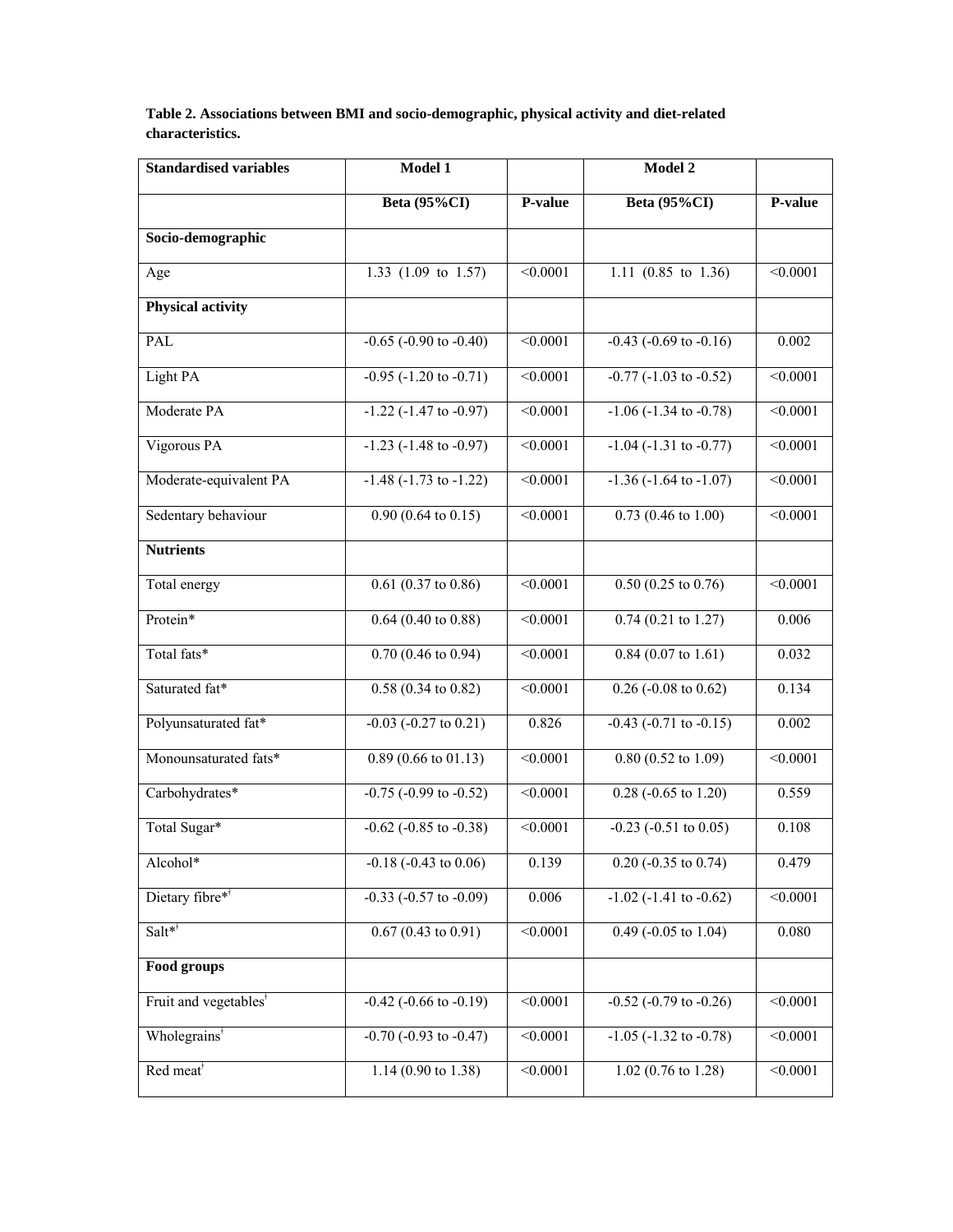| Oily $fish†$                                                           | $-0.21$ ( $-0.45$ to $0.04$ )  | 0.096         | $-0.31$ ( $-0.56$ to $-0.05$ ) | 0.017    |
|------------------------------------------------------------------------|--------------------------------|---------------|--------------------------------|----------|
| Dairy <sup>*</sup>                                                     | $0.06$ (-0.18 to 0.29)         | 0.640         | $-0.31$ ( $-0.58$ to $-0.05$ ) | 0.021    |
| Fruit juice <sup>*</sup>                                               | $-0.16$ ( $-0.40$ to $0.07$ )  | 0.171         | $-0.25$ ( $-0.50$ to $-0.01$ ) | 0.043    |
| Processed meat <sup>*</sup>                                            | 1.16 (0.92 to 1.39)            | < 0.0001      | $1.04$ (0.78 to 1.30)          | < 0.0001 |
| Sugar sweetened carbonated<br>$drinks$ <sup><math>\dagger</math></sup> | $0.41$ (0.17 to 0.65)          | 0.001         | $0.33$ (0.08 to 0.57)          | 0.009    |
| Sweets and pastries <sup>*</sup>                                       | $0.59(0.36 \text{ to } 0.83)$  | < 0.0001      | $0.36$ (-0.01 to 0.72)         | 0.052    |
| Nuts <sup>†</sup>                                                      | $-0.42$ ( $-0.66$ to $-0.18$ ) | 0.001         | $-0.52$ ( $-0.76$ to $-0.28$ ) | < 0.0001 |
| Olive oil $(g/day)$                                                    | $0.48(0.24 \text{ to } 0.72)$  | $\leq 0.0001$ | $0.36(0.11 \text{ to } 0.61)$  | 0.004    |
| Vegetable oil (g/day)                                                  | $-0.05$ ( $-0.28$ to 0.19)     | 0.697         | $-0.12$ $(-0.35$ to $0.12)$    | 0.348    |
| Diet quality index                                                     |                                |               |                                |          |
| HEI score <sup>+</sup>                                                 | $-0.63$ ( $-0.87$ to $-0.39$ ) | < 0.0001      | $-0.42$ ( $-0.68$ to $-0.16$ ) | 0.002    |
| $MD score^*$                                                           | $-0.44$ ( $-0.68$ to $-0.20$ ) | < 0.0001      | $-0.40$ ( $-0.65$ to $-0.15$ ) | 0.002    |

Data presented as beta coefficient and their 95%CI. All exposure variables were standardised therefore changes in the outcome is presented per 1-SD change in the exposure.

Model 1 was adjusted for socio-demographics covariates (age, sex, country and occupation)

Model 2 for physical activity variables was also adjusted for total energy intake.

Model 2 for dietary intake variables was additionally adjusted for sedentary behaviour, PAL.

\*these variables were additionally adjusted for protein, carbohydrates, total fat and alcohol intake, as appropriate.

ǂ these variables were additionally adjusted for total energy intake.

Physical activity variables were also adjusted for accelerometer wearing time.

HEI: healthy eating index; MD: Mediterranean diet; PA: physical activity, TE: total energy; PAL: physical activity levels.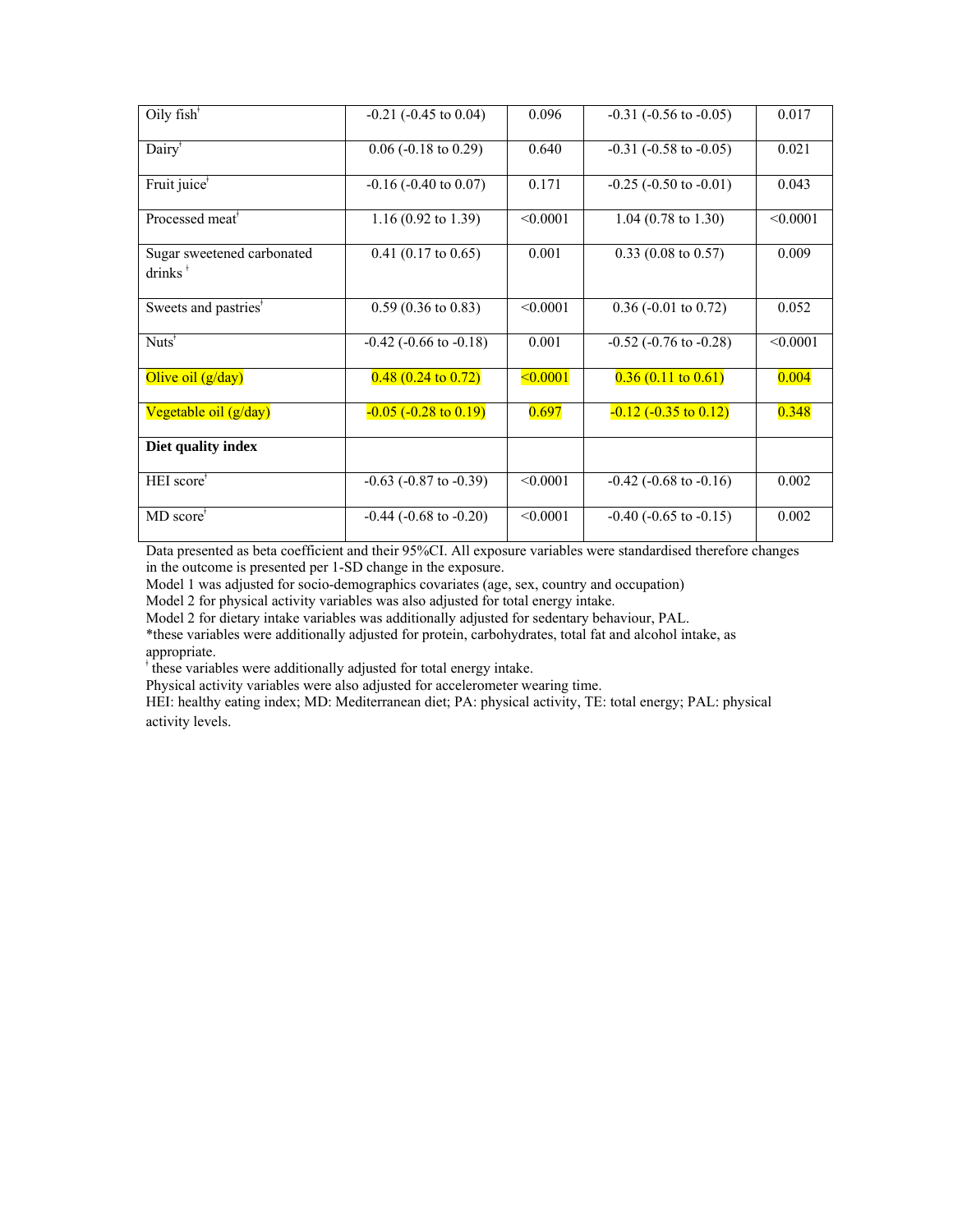| Table 3. Associations between waist circumference and socio-demographic, physical activity and diet- |  |
|------------------------------------------------------------------------------------------------------|--|
| related factors.                                                                                     |  |

| Variables (standardised)          | Model 1                             |                 | Model 2                        |                 |
|-----------------------------------|-------------------------------------|-----------------|--------------------------------|-----------------|
|                                   | Beta (95%CI)                        | P-value         | Beta (95%CI)                   | P-value         |
| Socio-demographic                 |                                     |                 |                                |                 |
| Age                               | 4.92 (4.32 to 5.51)                 | < 0.0001        | 4.41 (3.78 to 5.03)            | < 0.0001        |
| <b>Physical activity</b>          |                                     |                 |                                |                 |
| PAL                               | $-2.25$ ( $-2.87$ to $-1.64$ )      | < 0.0001        | $-1.70$ ( $-2.36$ to $-1.04$ ) | < 0.0001        |
| Light PA                          | $-2.48$ $(-3.10 \text{ to } -1.87)$ | $\sqrt{0.0001}$ | $-1.96 (-2.61 to -1.32)$       | $\sqrt{0.0001}$ |
| Moderate PA                       | $-3.16(-3.78 \text{ to } -2.53)$    | < 0.0001        | $-2.63$ $(-3.34$ to $-1.94)$   | < 0.0001        |
| Vigorous PA                       | $-3.57 (-4.20 \text{ to } -2.94)$   | < 0.0001        | $-3.07 (-3.73$ to $-2.40)$     | < 0.0001        |
| Moderate-equivalent PA            | $-4.10(-4.72 \text{ to } -3.47)$    | < 0.0001        | $-3.76$ $(-4.47$ to $-3.06$ )  | < 0.0001        |
| Sedentary behaviour               | 2.49 (1.85 to 3.12)                 | < 0.0001        | 1.83 $(1.16 \text{ to } 2.51)$ | < 0.0001        |
| <b>Nutrients intake</b>           |                                     |                 |                                |                 |
| Total energy                      | 1.65 (1.05 to 2.25)                 | < 0.0001        | 1.33 (0.69 to 1.97)            | < 0.0001        |
| Protein*                          | $0.83(0.24 \text{ to } 1.43)$       | 0.006           | $1.38(0.06 \text{ to } 2.70)$  | 0.041           |
| Total fats*                       | 1.63 (1.04 to 2.22)                 | < 0.0001        | $2.45(0.53 \text{ to } 4.38)$  | 0.012           |
| Saturated fat*                    | 1.45 (0.86 to 2.05)                 | < 0.0001        | $0.59$ (-0.29 to 1.46)         | 0.193           |
| Polyunsaturated fat*              | $-0.05$ $(-0.64 \text{ to } 0.54)$  | 0.867           | $-0.75$ ( $-1.45$ to $-0.05$ ) | 0.034           |
| Monounsaturated fats*             | 2.23 (1.65 to 2.82)                 | < 0.0001        | 1.89 (1.17 to 2.60)            | < 0.0001        |
| Carbohydrates*                    | $-1.52$ ( $-2.10$ to $-0.93$ )      | < 0.0001        | $1.13$ (-1.17 to 0.45)         | 0.335           |
| Total Sugar*                      | $-1.17$ $(-2.26$ to $-1.08)$        | $\leq 0.0001$   | $-1.03$ $(-1.73$ to $-0.33)$   | 0.004           |
| Alcohol*                          | $-0.14$ $(-0.74$ to $0.47)$         | 0.657           | $0.87$ (-0.49 to 2.24)         | 0.212           |
| Dietary fibre**                   | $-0.73$ ( $-1.33$ to $-0.14$ )      | 0.015           | $-2.30$ ( $-3.30$ to $-1.30$ ) | < 0.0001        |
| $Salt**$                          | 1.73 $(1.13 \text{ to } 2.33)$      | < 0.0001        | 1.68 $(0.30 \text{ to } 3.06)$ | 0.017           |
| Food groups intake                |                                     |                 |                                |                 |
| Fruit and vegetables <sup>*</sup> | $-1.38$ ( $-1.97$ to $-0.79$ )      | < 0.0001        | $-1.66$ ( $-2.32$ to $-1.01$ ) | < 0.0001        |
| Wholegrains <sup>*</sup>          | $-1.66$ $(-2.24$ to $-1.07)$        | < 0.0001        | $-2.34$ $(-3.01$ to $-1.68)$   | < 0.0001        |
| Red meat <sup>*</sup>             | 2.75 (2.16 to 3.34)                 | < 0.0001        | 2.34 (1.70 to 2.98)            | < 0.0001        |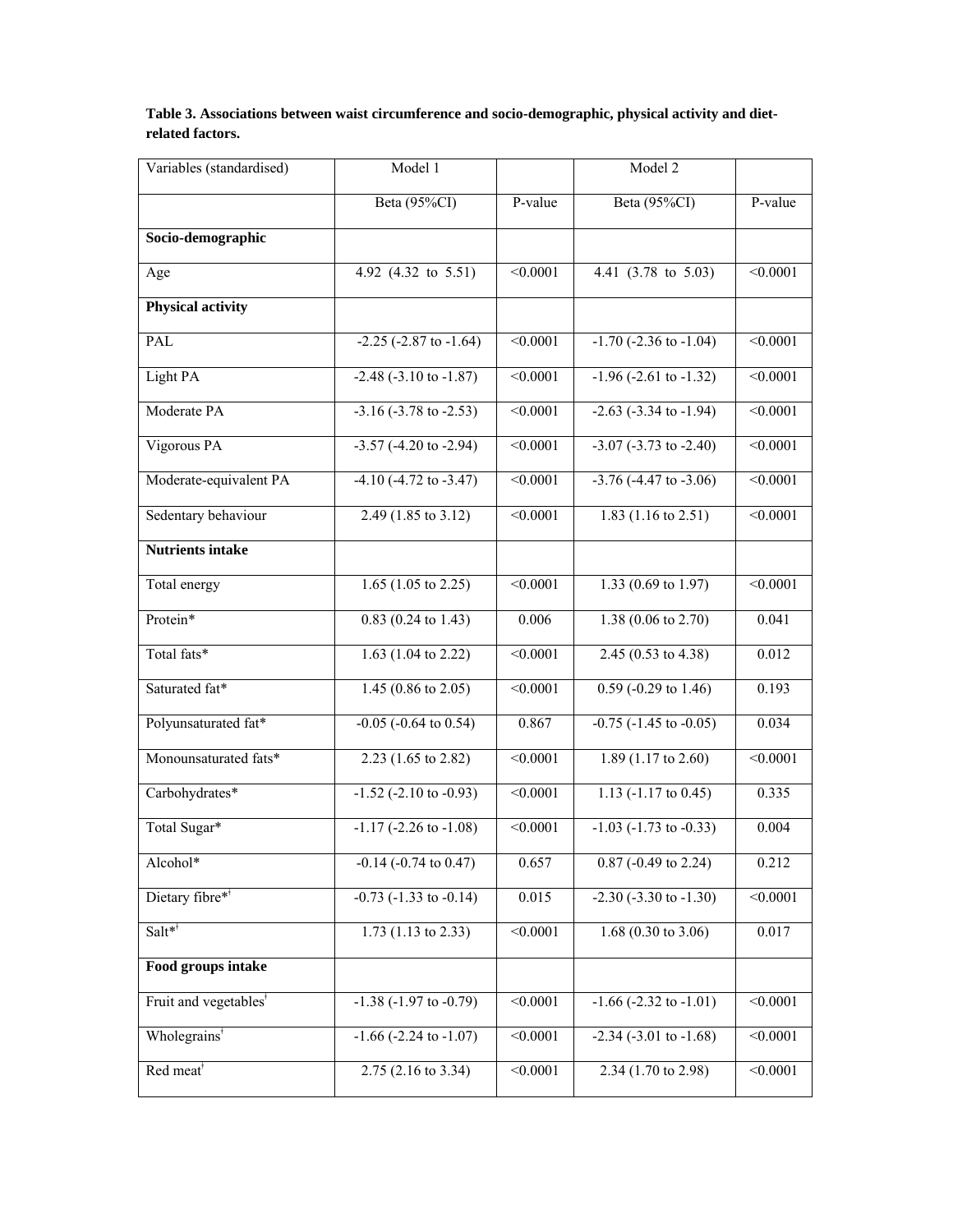| Oily $fish^*$                                                          | $-0.76$ ( $-1.37$ to $-0.16$ ) | 0.013    | $-1.02$ ( $-1.65$ to $-0.40$ ) | 0.001    |
|------------------------------------------------------------------------|--------------------------------|----------|--------------------------------|----------|
| Dairy <sup>*</sup>                                                     | $-0.40$ ( $-0.99$ to $0.19$ )  | 0.182    | $-1.24$ ( $-1.90$ to $-0.59$ ) | < 0.0001 |
| Fruit juice <sup>*</sup>                                               | $-0.68$ ( $-1.27$ to $-0.09$ ) | 0.025    | $-1.07$ ( $-1.67$ to $-0.46$ ) | 0.001    |
| Processed meat <sup>*</sup>                                            | $2.76(2.18 \text{ to } 3.35)$  | < 0.0001 | $2.36(1.72 \text{ to } 3.00)$  | < 0.0001 |
| Sugar sweetened carbonated<br>$drinks$ <sup><math>\dagger</math></sup> | $1.20(0.61 \text{ to } 1.79)$  | < 0.0001 | $0.99(0.39 \text{ to } 1.60)$  | 0.001    |
| Sweets and pastries <sup>*</sup>                                       | $1.62$ (1.04 to 2.21)          | < 0.0001 | $0.72$ (-0.17 to 1.62)         | 0.113    |
| $Nuts^{\bar{*}}$                                                       | $-1.19$ ( $-1.78$ to $-0.60$ ) | < 0.0001 | $-1.33$ ( $-1.93$ to $-0.74$ ) | < 0.0001 |
| Olive oil $(g/day)$                                                    | $1.02(0.43 \text{ to } 1.61)$  | 0.001    | $0.71(0.10 \text{ to } 1.32)$  | 0.022    |
| Vegetable oil (g/day)                                                  | $-0.8$ $(-0.67$ to $0.50)$     | 0.780    | $-0.23$ ( $-0.83$ to $0.36$ )  | 0.446    |
| Diet quality index                                                     |                                |          |                                |          |
| HEI score <sup>+</sup>                                                 | $-1.94$ ( $-2.53$ to $-1.34$ ) | < 0.0001 | $-1.25$ ( $-1.91$ to $-0.60$ ) | < 0.0001 |
| $MD score^*$                                                           | $-1.50$ ( $-2.09$ to $-0.90$ ) | < 0.0001 | $-1.33$ ( $-1.95$ to $-0.72$ ) | < 0.0001 |

Data presented as beta coefficient and their 95%CI. All exposure variables were standardised therefore changes in the outcome is presented per 1-SD change in the exposure.

Model 1 was adjusted for socio-demographics covariates (age, sex, country and occupation)

Model 2 for physical activity variables was also adjusted for total energy intake.

Model 2 for dietary intake variables was additionally adjusted for sedentary behaviour, PAL.

\*these variables were additionally adjusted for protein, carbohydrates, total fat and alcohol intake, as appropriate.

ǂ these variables were additionally adjusted for total energy intake.

Physical activity variables were also adjusted for accelerometer wearing time.

HEI: healthy eating index; MD: Mediterranean diet; PA: physical activity, TE: total energy; PAL: physical activity levels.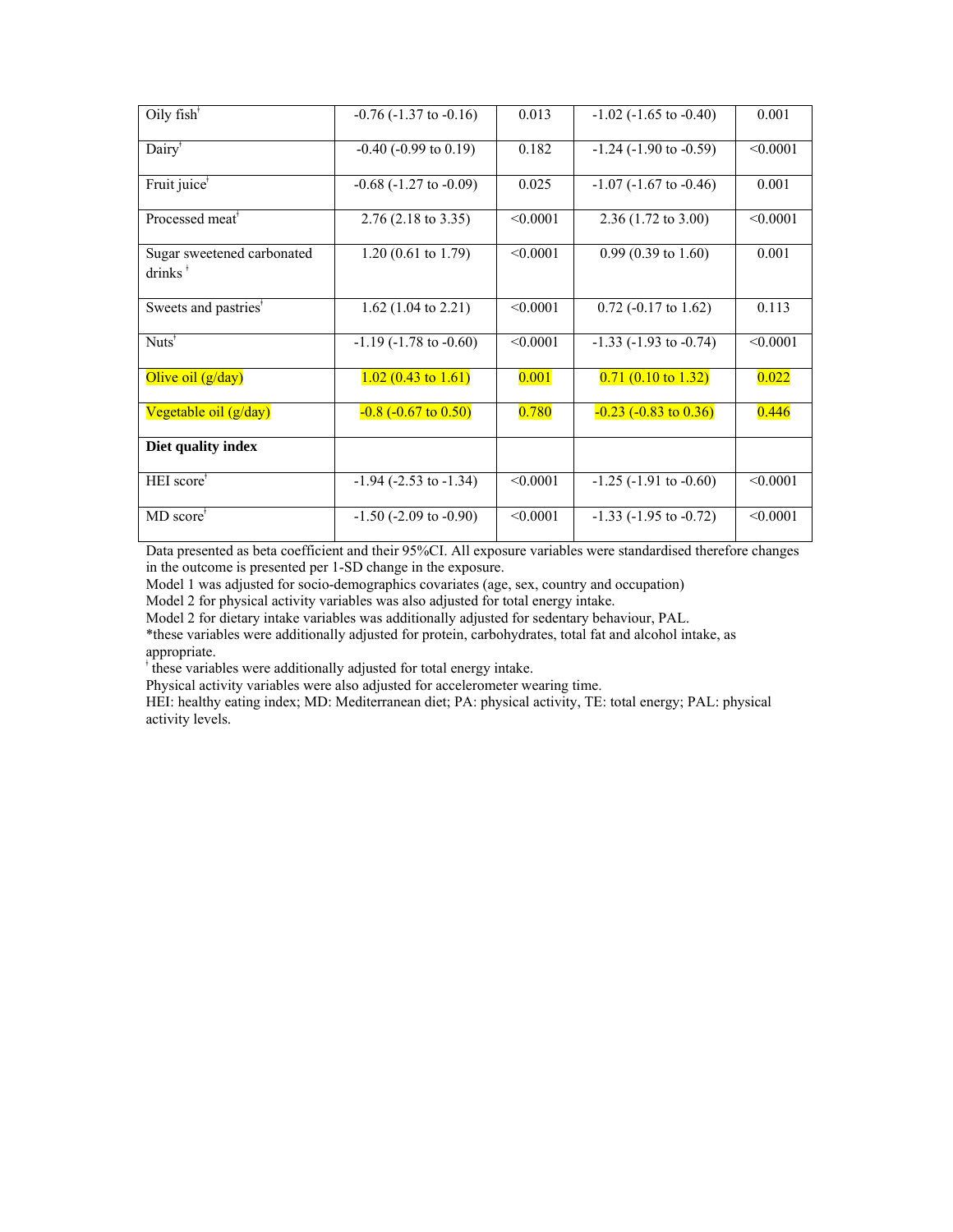|                                  | Odds<br>ratio | Lower<br>limit | Upper<br>limit | p-Value |     |     | $\overline{\mathbf{O}}$ |
|----------------------------------|---------------|----------------|----------------|---------|-----|-----|-------------------------|
| Age (Years)                      |               |                |                |         |     |     |                         |
| Older (Ref.)                     |               |                |                |         |     |     |                         |
| Middle                           | 0.663         | 0.503          | 0.874          | 0.004   |     |     |                         |
| Younger                          | 0.282         | 0.204          | 0.390          | 0.000   |     |     |                         |
| Gender                           |               |                |                |         |     |     |                         |
| Males (Ref.)                     |               |                |                |         |     |     |                         |
| Females                          | 0.590         | 0.470          | 0.741          | 0.000   |     |     |                         |
| Occupation                       | ij.           |                |                |         |     |     |                         |
| Retired/Unemployed (Ref.)        |               |                |                |         |     |     |                         |
| Profesional                      | 0.641         | 0.429          | 0.956          | 0.029   |     |     |                         |
| Intermediate                     | 0.795         | 0.523          | 1.211          | 0.286   |     |     |                         |
| Manual                           | 0.850         | 0.513          | 1.409          | 0.528   |     |     |                         |
| Student                          | 0.434         | 0.252          | 0.747          | 0.003   |     |     |                         |
| Country                          |               |                |                |         |     |     |                         |
| Pooled (Ref.)                    |               |                |                |         |     |     |                         |
| Germany                          | 0.603         | 0.438          | 0.829          | 0.002   |     |     |                         |
| Greece                           | 1.497         | 1.098          | 2.042          | 0.011   |     |     |                         |
| Ireland                          | 1.053         | 0.773          | 1.434          | 0.742   |     |     |                         |
| Netherland                       | 0.643         | 0.470          | 0.880          | 0.006   |     |     |                         |
| Poland                           | 1.101         | 0.797          | 1.522          | 0.559   |     |     |                         |
|                                  | 1.421         | 1.044          | 1.934          |         |     |     |                         |
| Spain                            |               |                |                | 0.025   |     |     |                         |
| UK                               | 1.013         | 0.740          | 1.387          | 0.936   |     |     |                         |
| Physical activity Levels (PAL)   |               |                |                |         |     |     |                         |
| Lower (Ref.)                     |               |                |                |         |     |     |                         |
| Middle                           | 0.879         | 0.662          | 1.167          | 0.373   |     |     |                         |
| Higher                           | 0.609         | 0.457          | 0.812          | 0.001   |     |     |                         |
| Light PA (min/day)               |               |                |                |         |     |     |                         |
| Lower (Ref.)                     |               |                |                |         |     |     |                         |
| Middle                           | 0.879         | 0.660          | 1.171          | 0.378   |     |     |                         |
| Higher                           | 0.609         | 0.450          | 0.824          | 0.001   |     |     |                         |
| Moderate PA (min/day)            |               |                |                |         |     |     |                         |
| Lower (Ref.)                     |               |                |                |         |     |     |                         |
| Middle                           | 0.410         | 0.307          | 0.548          | 0.000   |     |     |                         |
| Higher                           | 0.245         | 0.177          | 0.339          | 0.000   |     |     |                         |
| Vigorous PA (min/day)            |               |                |                |         |     |     |                         |
| Lower (Ref.)                     |               |                |                |         |     |     |                         |
| Middle                           | 0.365         | 0.270          | 0.493          | 0.000   |     |     |                         |
| Higher                           | 0.185         | 0.130          | 0.263          | 0.000   |     |     |                         |
| Moderate-equivalent PA (min/day) |               |                |                |         |     |     |                         |
| Lower (Ref.)                     |               |                |                |         |     |     |                         |
| Middle                           | 0.360         | 0.270          | 0.480          | 0.000   |     |     |                         |
| Higher                           | 0.200         | 0.144          | 0.278          | 0.000   |     |     |                         |
| Sedentary Behaviour (min/day)    |               |                |                |         |     |     |                         |
| Higher (Ref.)                    |               |                |                |         |     |     |                         |
| Middle                           | 0.465         | 0.349          | 0.620          | 0.000   |     |     |                         |
| Lower                            | 0.404         | 0.299          | 0.544          | 0.000   |     |     |                         |
|                                  |               |                |                |         | 0.1 | 0.2 |                         |

 $0.1$ 





↤

 $0.1$ 



have central obesity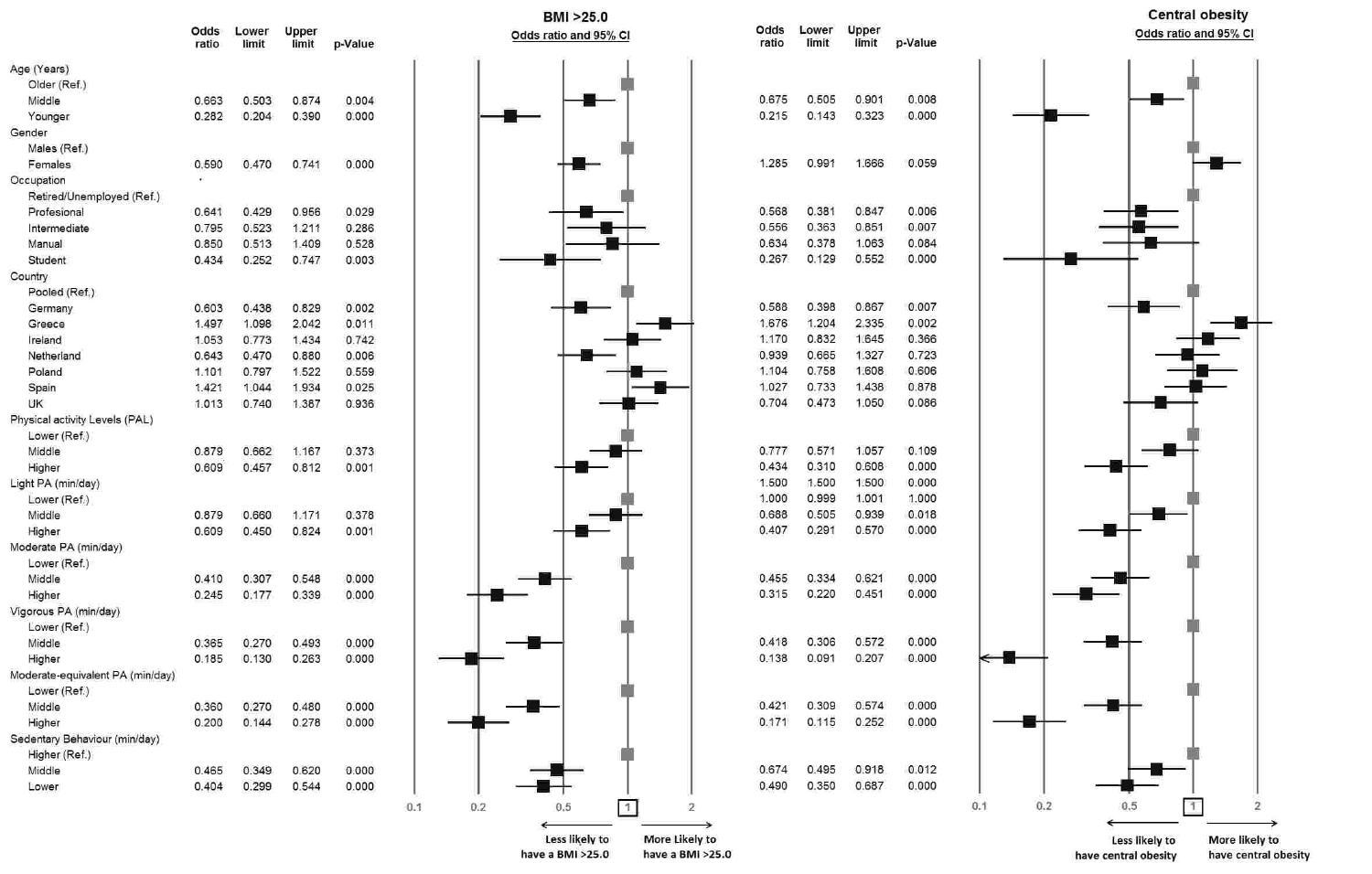|                                    | Odds<br>ratio | Lower<br>limit | Upper<br>limit | p-Value |
|------------------------------------|---------------|----------------|----------------|---------|
| Total energy (Kcal)                |               |                |                |         |
| Higher (Ref.)                      |               |                |                |         |
| Middle                             | 0.749         | 0.574          | 0.976          | 0.033   |
| Lower                              | 0.690         | 0.525          | 0.907          | 0.008   |
| Protein (% of TE)                  |               |                |                |         |
| Higher (Ref.)                      |               |                |                |         |
| Middle                             | 0.569         | 0.416          | 0.777          | 0.000   |
| Lower                              | 0.462         | 0.310          | 0.689          | 0.000   |
| Carbohydrates (% of TE)            |               |                |                |         |
| Higher (Ref.)                      |               |                |                |         |
| Middle                             | 0.902         | 0.642          | 1.268          | 0.553   |
| Lower                              | 0.872         | 0.526          | 1.446          | 0.595   |
| Total fat (% of TE)                |               |                |                |         |
|                                    |               |                |                |         |
| Higher (Ref.)<br>Middle            | 0.666         | 0.478          | 0.927          | 0.016   |
|                                    |               |                |                |         |
| Lower                              | 0.426         | 0.264          | 0.687          | 0.000   |
| Saturated fat (% of TE)            |               |                |                |         |
| Higher (Ref.)                      |               |                |                |         |
| Middle                             | 0.822         | 0.615          | 1.098          | 0.184   |
| Lower                              | 0.593         | 0.416          | 0.846          | 0.004   |
| Monounsaturated fat<br>$(%$ of TE) |               |                |                |         |
| Higher (Ref.)                      |               |                |                |         |
| Middle                             | 0.838         | 0.620          | 1.132          | 0.249   |
| Lower                              | 0.474         | 0.317          | 0.710          | 0.000   |
| Polyunsaturated fat (% of TE)      |               |                |                |         |
| Higher (Ref.)                      |               |                |                |         |
| Middle                             | 1.147         | 0.870          | 1.513          | 0.331   |
| Lower                              | 1.489         | 1.102          | 2.013          | 0.010   |
| Sugar (% of TE)                    |               |                |                |         |
| Higher (Ref.)                      |               |                |                |         |
| Middle                             | 1.272         | 0.960          | 1.685          | 0.094   |
| Lower                              | 1.299         | 0.964          | 1.751          | 0.086   |
| Alcohol (% of TE)                  |               |                |                |         |
| Higher (Ref.)                      |               |                |                |         |
| Middle                             | 0.948         | 0.676          | 1.329          | 0.756   |
| Lower                              | 1.335         | 0.911          | 1.957          | 0.139   |
| Dietary fiber (mg/day)             |               |                |                |         |
| Lower (Ref.)                       |               |                |                |         |
| Middle                             | 0.823         | 0.625          | 1.085          | 0.167   |
| Higher                             | 0.822         | 0.610          | 1.106          | 0.196   |
| Salt intake (g/day)                |               |                |                |         |
| Higher (Ref.)                      |               |                |                |         |
| Middle                             | 0.652         | 0.496          | 0.856          | 0.002   |
| Lower                              | 0.649         | 0.490          | 0.859          | 0.003   |
|                                    |               |                |                |         |



 $0.2$